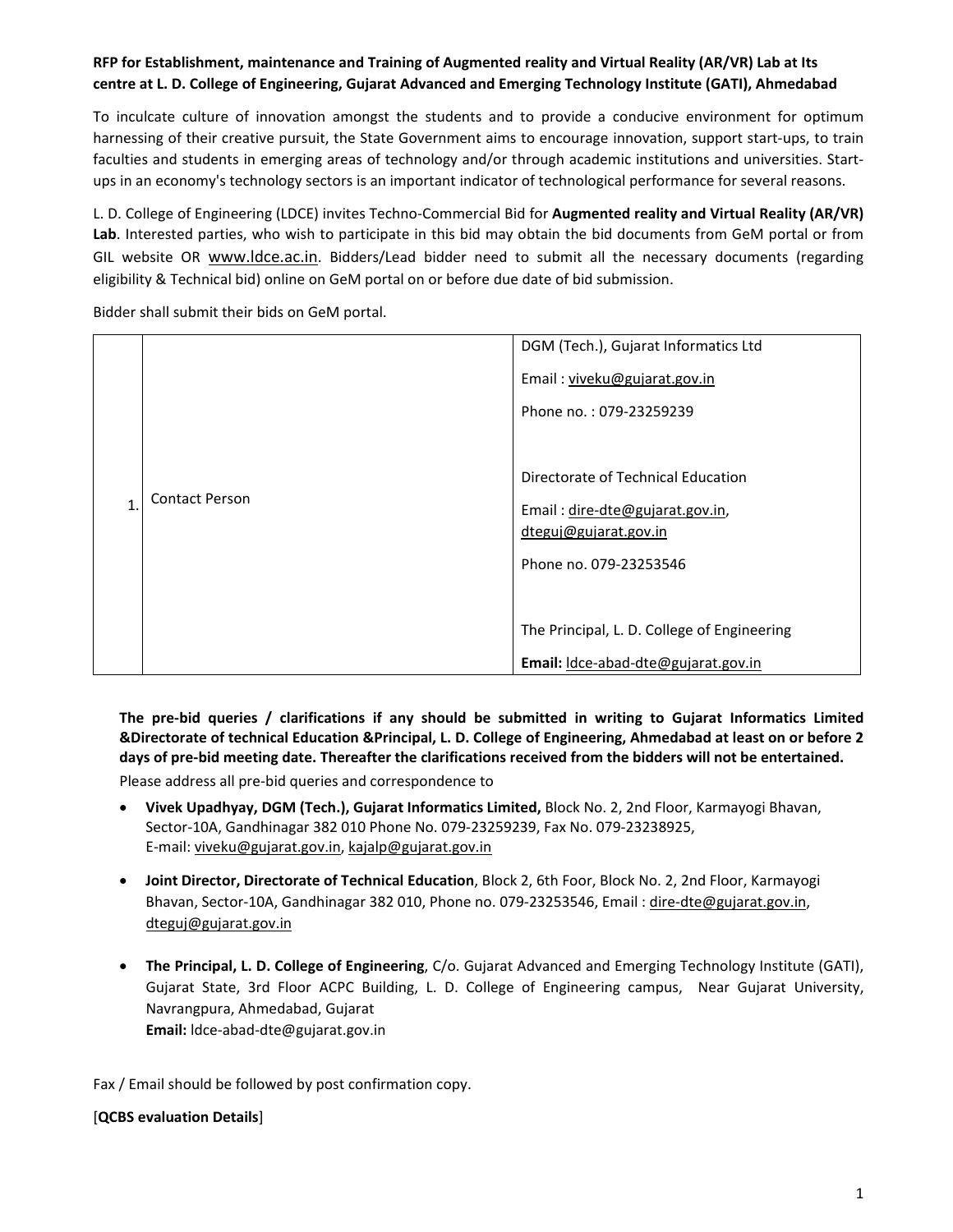The Bidder with lowest qualifying financial bid (L1) will be awarded 100% score. Financial Scores for other than L1 Bidders will be evaluated using the following formula:

Financial Score of a Bidder (Fn) = {(Commercial Bid of L1/Commercial Bid of the Bidder) X 100} % (adjusted to 2 decimal points) Where, Fn = Normalized financial score of the Bidder Combined and Final evaluation is relevant for QCBS bids only. L1 = Lowest qualifying financial bid

## **Combined and Final Evaluation**

The technical and financial scores secured by each Bidder will be added using weightage of <60%> and <40%> respectively to compute a Composite Bid Score.

The Bidder securing the highest Composite Bid Score will be adjudicated as the most responsive Bidder for award of the Project/Contract. The overall score will be calculated

as follows: ‐

 $$\text{dBn} = 0.60$  \* Tn + 0.40\* Fn>

Where,

Bn = overall score of Bidder

Tn = Technical score of the Bidder (out of maximum of 100 marks)

Fn = Normalized financial score of the Bidder. In the event the bid composite bid scores are

'tied', the Bidder securing the highest technical score will be adjudicated as the Best Value Bidder for award of the Project.

## **Example:**

A. Normalisation of technical bids:

| <b>Bidders</b> | Technical Score | Calculation | Normalized Technical |
|----------------|-----------------|-------------|----------------------|
|                |                 |             | Score                |
| Bidders-1      | 75              | 75/95*100   | 78.94                |
| Bidders-2      | 80              | 80/95*100   | 84.21                |
| Bidders-3      | 85              | 85/95*100   | 89.47                |
| Bidders-4      | 95              | 95/95*100   | 100                  |

B. Normalisation of Financial Bids:

| <b>Bidders Financial</b> | Financial Quote in | Calculation | Normalized Financial Score |
|--------------------------|--------------------|-------------|----------------------------|
|                          | Lakhs upto 2       |             |                            |
|                          | decimal points     |             |                            |
| Bidders-1                | 120                | 120/120*100 | 100                        |
| Bidders-2                | 145                | 120/145*100 | 82.75                      |
| Bidders-3                | 135                | 120/135*100 | 88.88                      |
| Bidders-4                | 170                | 120/170*100 | 70.58                      |

C. Final Score calculation through QCBS:

The final score will be calculated through Quality and Cost Selection method based on the following weightage: Technical : 60%

Financial : 40%

Final score= (0.60\* Normalised Technical Score) + (0.40\* Normalised Financial Score)

C. Final Score calculation:

| $- \cdot$<br>$\sim$ .<br>Score as<br><b>Bidders</b><br>Normalized<br>`-ınal<br>prmalized<br><b>NOI</b> |
|--------------------------------------------------------------------------------------------------------|
|--------------------------------------------------------------------------------------------------------|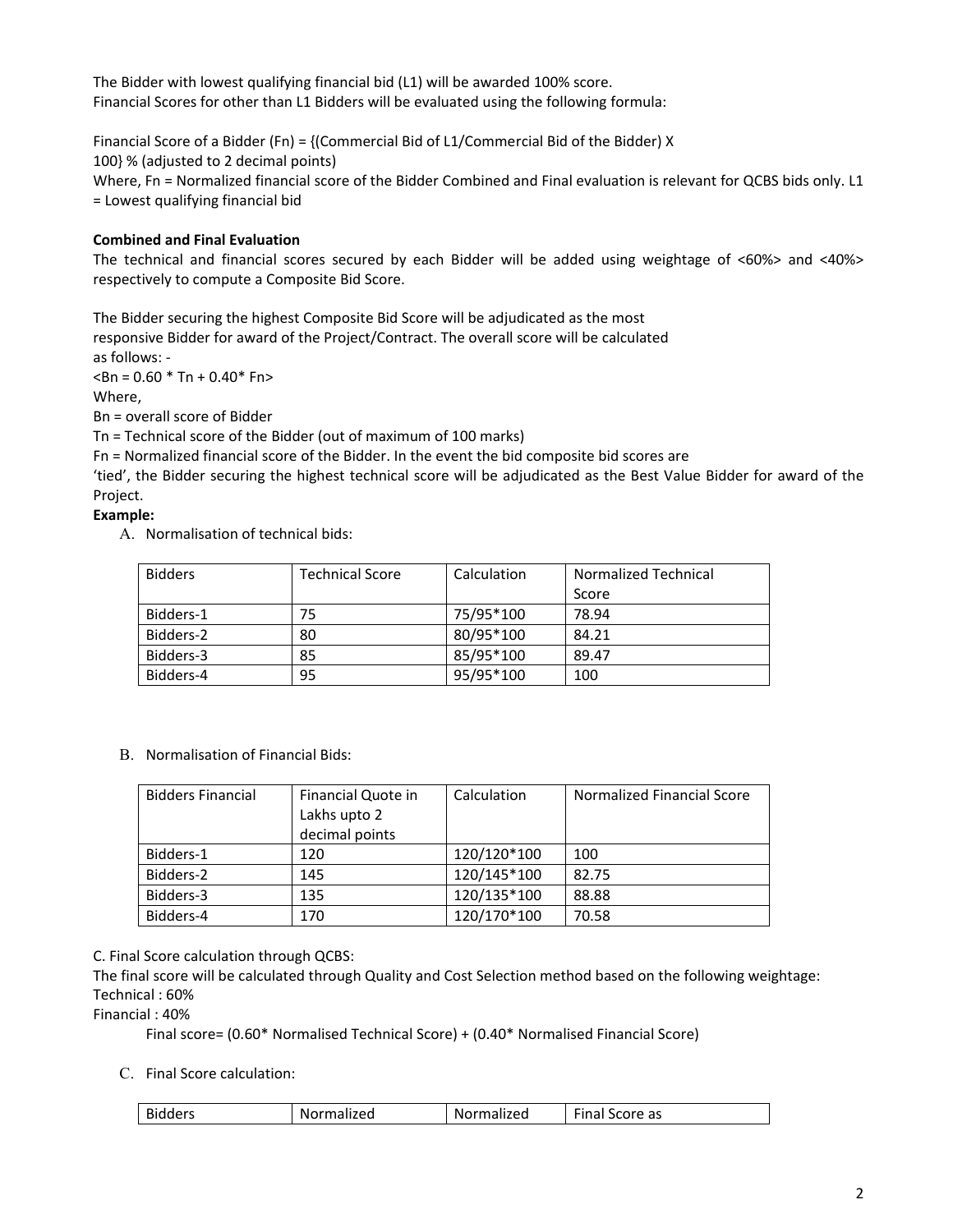|           | Technical | <b>Financial Score</b> | per QCBS |
|-----------|-----------|------------------------|----------|
|           | Score     |                        |          |
| Bidders-1 | 78.94     | 100                    | 87.364   |
| Bidders-2 | 84.21     | 82.75                  | 83.626   |
| Bidders-3 | 89.47     | 88.88                  | 89.234   |
| Bidders-4 | 100       | 70.58                  | 88.232   |

The bidder with the highest final score shall be treated as the successful bidder. In the above example, Bidder – 3 will be treated as successful bidder. In the event the final score are 'tied', the bidder securing the highest technical score will be adjudicated as the Best Value Bidder for award of the contract.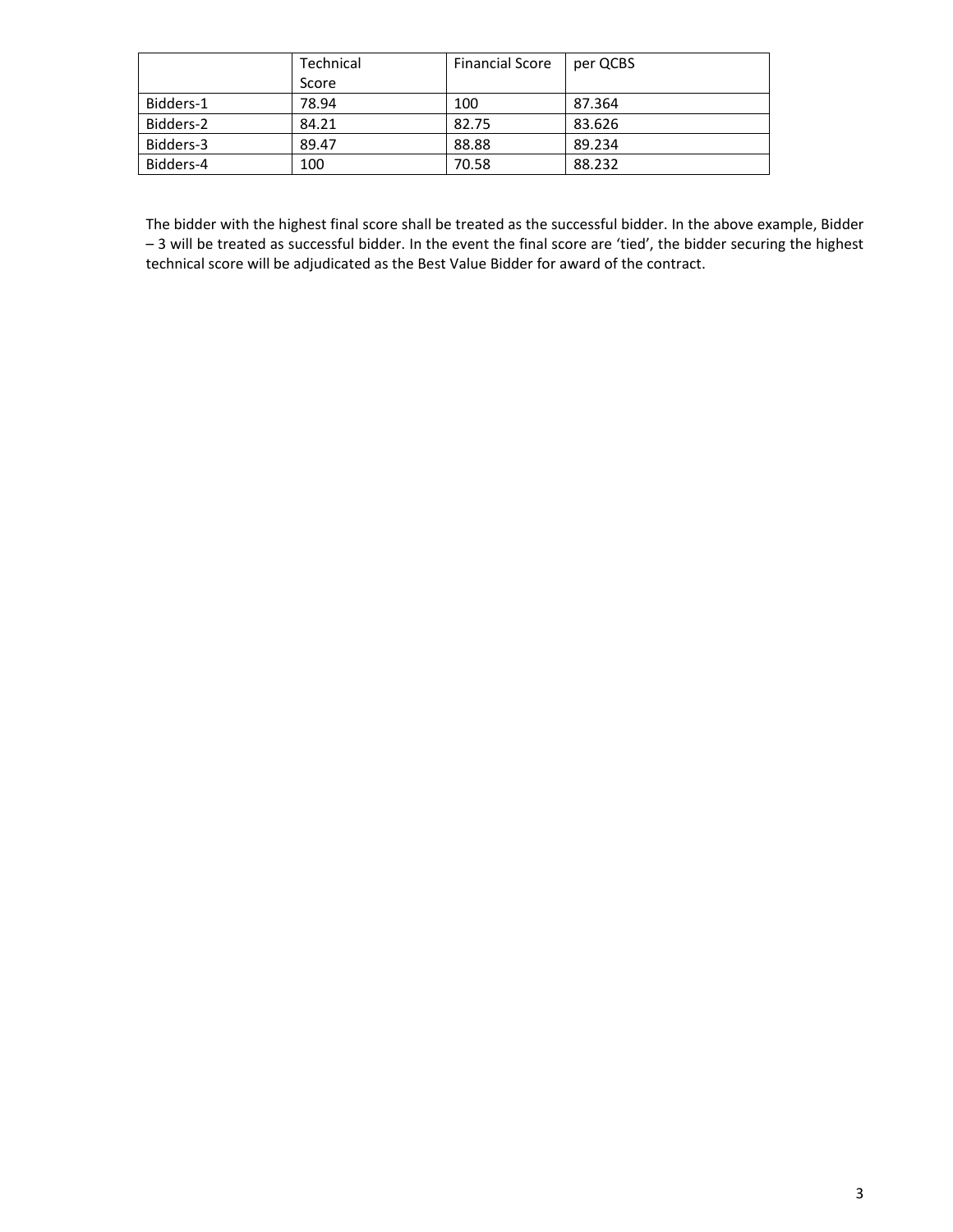| Sr no          | <b>Eligibility Criteria</b>                                                                            |
|----------------|--------------------------------------------------------------------------------------------------------|
| 1              | The sole bidder or Lead Bidder in case of consortium should be system Integrator in the field of IT    |
|                | company in India and should be in existence since last 3 years as on last date of bid submission.      |
|                | In case of consortium, other consortium member should be in the field of software development /        |
|                | software training since last 3 years as on last date of bid submission                                 |
| $\overline{2}$ | The sole bidder or Lead Bidder in case of consortium should have an average annual turnover of         |
|                | minimum Rs. 5 crore for the last three audited financial years (2017-18, 2018-19, 2019-20).            |
|                | The copies of Audited Annual Accounts/Statutory CA Certificate for last three years shall be uploaded  |
|                | along with the bid.                                                                                    |
| 3              | The sole bidder or any consortium member in case of consortium must have experience of                 |
|                | installations of such type of High End Computers in at least 5 Government OR Private                   |
|                | Universities/Institutes. Customer references & Purchase orders must be uploaded along with the bid.    |
| 4              | The bidder should be authorized by its OEM for following items to quote in the bid.                    |
|                |                                                                                                        |
|                | Mid Range Server                                                                                       |
|                | Laptop<br>Tablet                                                                                       |
|                | <b>UPS</b>                                                                                             |
|                | 55" Touch Display                                                                                      |
|                | Projector                                                                                              |
|                | Multi- Functional Printer                                                                              |
| 5              | OEM of items as mentioned below should have presence in India since last 5 years                       |
|                | Mid-Range Server                                                                                       |
|                | Laptop                                                                                                 |
|                | Tablet                                                                                                 |
|                | <b>UPS</b>                                                                                             |
|                | 55" Touch Display                                                                                      |
|                | Projector                                                                                              |
|                | Multi- Functional Printer                                                                              |
| 6              | The sole bidder or Lead Bidder in case of consortium must have one office in Gujarat. Please upload    |
|                | the copy of any two of the following: Property tax bill/Electricity Bill/Telephone Bill/VAT/CST        |
|                | Registration/Lease agreement. In case, bidder do not have office in Gujarat, bidder should give        |
|                | undertaking to open office in Gujarat within 45 days from the date of empanelment.                     |
| $\overline{7}$ | The sole bidder or each of the consortium member in case of consortium should not be blacklisted       |
|                | by any Ministry of Government of India or by any State Government of India or any of the               |
|                | Government PSUs at the time of bidding. Self-Declaration / Certificate / affidavit mentioning that the |
|                | Bidder is not blacklisted as per the clause should be submitted.                                       |
|                |                                                                                                        |
| 9              | The sole bidder or any consortium member in case of consortium will have to attach copy of at least    |
|                | 01 work completion certificate of similar kind of work from the client in last three years for the     |
|                | supply of equipment and providing manpower fulfilling the training for same area. Attach proof of      |
|                | same.                                                                                                  |
|                |                                                                                                        |

Note :

- Consortium is allowed. Maximum Two companies shall be allowed in a consortium including the Lead Member. In case of Consortium, lead bidder will have to submit Consortium agreement which clearly stating the roles and responsibilities of each member.
- The Lead bidder or the Consortium member of a bid cannot be part of multiple bidders. Only an OEM / Product Company can be part of multiple consortiums (if the firm is not participating as a Lead Bidder)

**Note:** In GeM bid, Eligibility Criteria are not mentioned, however bidder & OEM of the quoted product must meet eligibility criteria as mentioned above only & Eligibility Criteria as mentioned above will be considered for evaluation.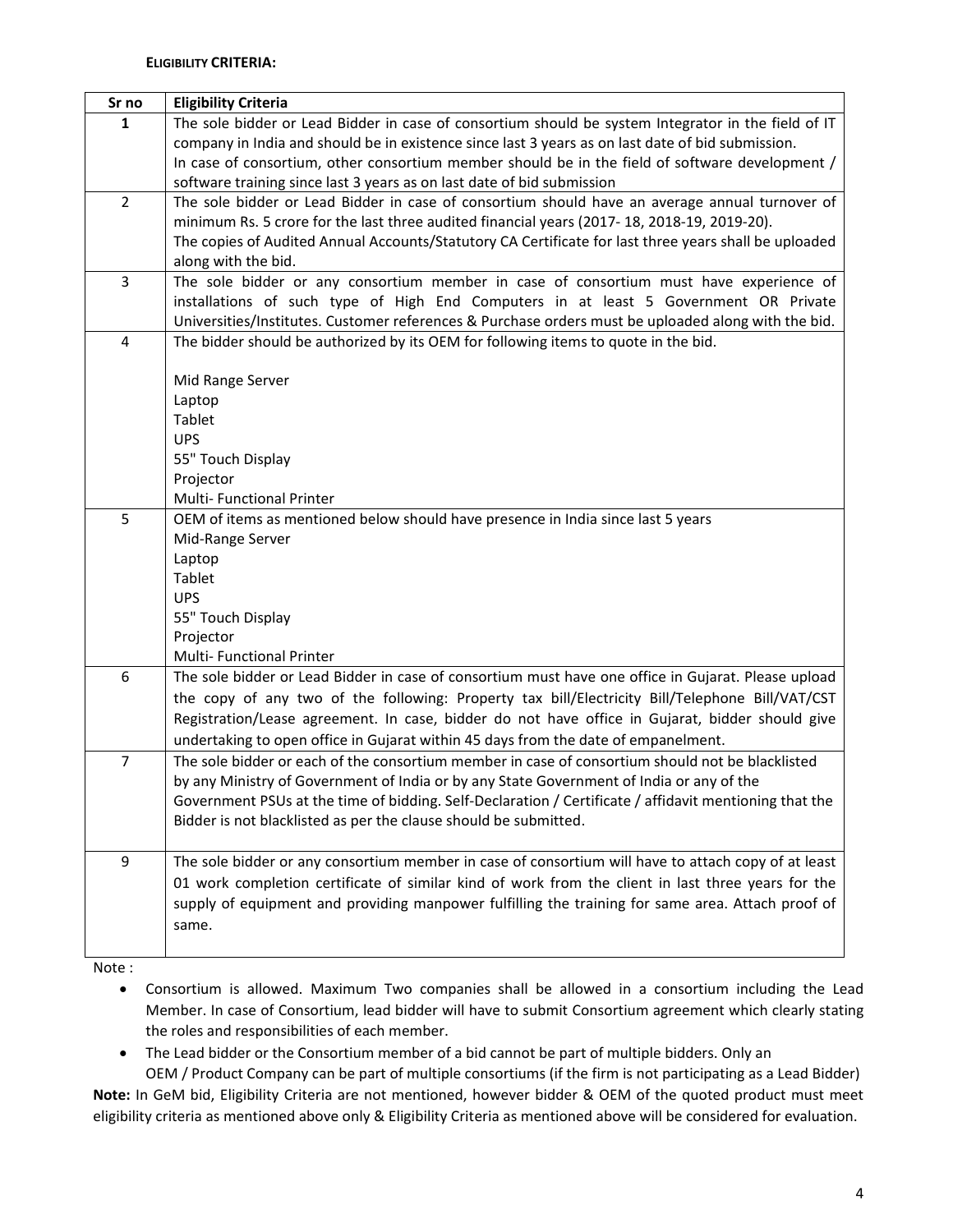To inculcate culture of innovation amongst the students and to provide a conducive environment for optimum harnessing of their creative pursuit, the State Government aims to encourage innovation, support start‐ups, to train faculties and students in emerging areas of technology and/or through academic institutions and universities. Start‐ ups in an economy's technology sectors is an important indicator of technological performance for several reasons.

The following tasks are included as per scope of work defined below,

#### **Scope of Work**

Purpose of developing lab in emerging area is to strengthen the knowledge and practical skills of faculty and students and thus increasing the employability.

Bidder should provide all related manuals technical/user/safety/training etc.

**Training :** The courses offered should be certified by IT sector skill Council NASSCOM **OR** The Trainer should possess valid certificate in the AR/VR area of training which is well accepted in IT sector

Quoted items must be as per **Annexure 1**. Necessary furniture/fixture and electrical work for complete functioning of the laboratory should be provided by bidder.

Bidder will be responsible to undertake and complete the work related to **supply, installation and commissioning of equipments and devices as per the bid requirement. All required accessories (connecting cables etc) must be supplied. The bidder will responsible for providing training (as mentioned in bid document in a batch of 30) to participants after successful installation of all hardware and software. Post training support need to be provided till the contract period in development of applications. Also learning material in hard copy or soft copy must be provided. Carry out training as per schedule decided by institute up to 3 years after completion of installation.** 

All the latest / relevant software framework/tool/ application/module related to **Augmented Reality and Virtual Reality (AR/VR)** on open source / customized version is required to be deployed by bidder in proposed hardware in lab to impart the necessary training as per scope of work.

The work must be completed on turnkey basis and the supplied equipments are required to be maintained for 5 years on comprehensive warranty basis from the date of Final Approval and Testing and need to sign SLA. The Bidder shall be responsible for implementation of the work as defined.

#### **Bidder is required to carry out following tasks.**

**a. Turnkey Project Basis:** ‐ The Bidder shall act as single Bidder to organize and manage the entire project – including supply, installation and commissioning of all required hardware, software, networking, accessory items etc and Training. The Bidder shall be in a position to test, demonstrate and certify the basic requirements in accordance with the contract.

b. **Technical Arrangements:** ‐ Post the award of the contract the bidder shall provide details related to the power requirement based on the components that will be installed in various physical locations. Institute will provide the Power, Earthling and if required any other support required on the Civil part.

c. **Warranty Support:** ‐ The Bidder shall be responsible for the warranty support as mentioned in Annexure‐1

d. **Quality of goods supplied:** All goods or materials shall be supplied strictly in accordance with the specifications, Drawings, datasheets, other attachments and conditions stated in the bid document. All materials supplied by the Bidder shall be guaranteed to be of the best quality of their respective kinds and shall be free from faulty design, workmanship and materials.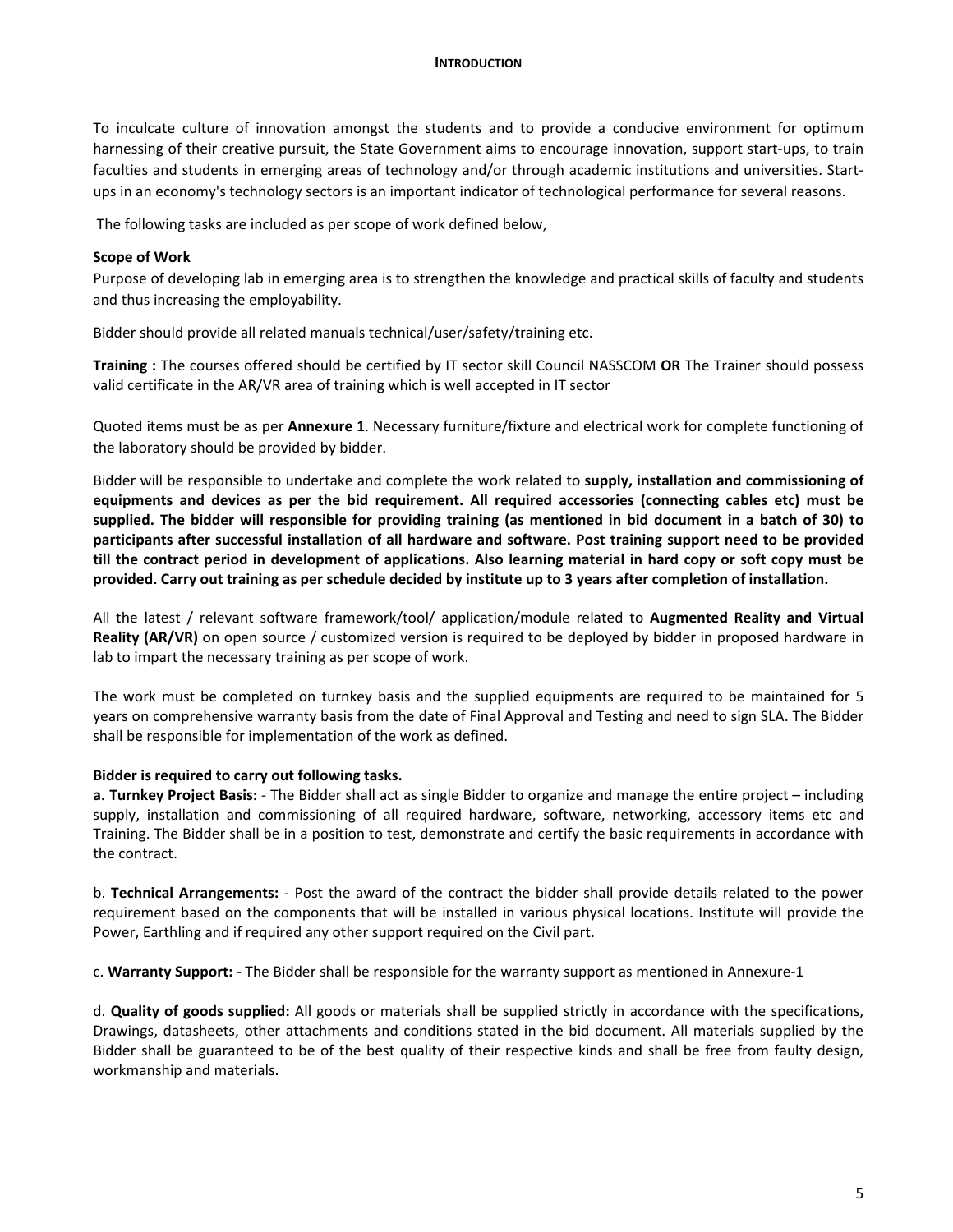**Before submission of bid, bidders are requested to visit laboratory location for all the required hardware, software, furniture, fixtures and electrical work for complete functioning of the laboratory.** 

After submission of the bid, the Bidders/Lead bidder will have to give presentation to the authorities at GTERS/GATI.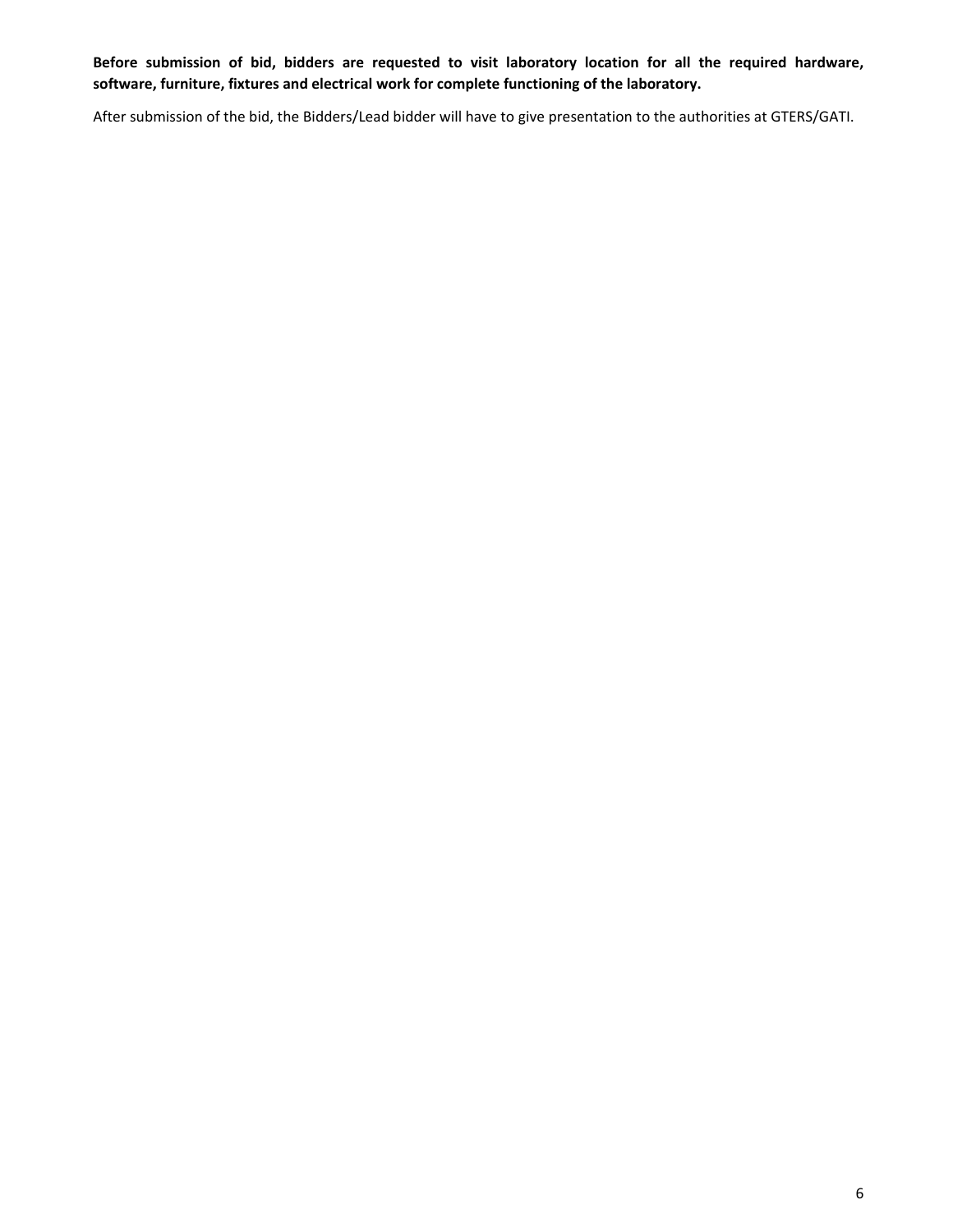1. EMD shall be uploaded by bidder in the online bid & Hard copy of EMD will have to submit within 5 days of bid opening in a sealed cover at Directorate of Technical Education, Gandhinagar with the heading "Bid No. \_\_\_\_\_\_."

EMD as mentioned above, shall be submitted either through RTGS OR in the form of Draft/Banker's cheque OR in the form of an unconditional Bank Guarantee (which should be valid for 45 days beyond the bid validity); in the name of Directorate of Technical Education payable at Gandhinagar and must be submitted along with the covering letter.

Please affix the stamp of your company on the overleaf of demand draft.

Note: Failing to submit physical covers of EMD within given time limit may lead to the rejection of the bid.

- 2. The bidder/lead bidder has to submit the tender in 2 parts (1) Technical Bid and (2) Financial Bid. Which are required to be submitted online on GeM portal .
- 3. Late Bids: The bidder/lead bidder will not be able to submit the bid after bid submission date and time.
- 4. Technical bid shall consist of documents as specified later in this document. The bidder/lead bidder has to submit all technical documents duly signed by the bidder/lead bidder.
- 5. The bidder/lead bidder is required to attach the checklist & tick mark in it the documents attached. Bidder/Lead bidder is required to arrange & submit the documents as mentioned in the sequence of checklist. Please don't submit any unnecessary documents.
- 6. The EMD may be forfeited at the discretion of **Principal, L. D. College of Engineering, Ahmedabad**, on account of one or more of the following reasons:
	- a. If a Bidder/Lead bidder withdraws its bid during the period of bid validity.
	- b. If Bidder/Lead bidder does not respond to requests for clarification of their Bid
	- c. If Bidder/Lead bidder fails to co‐operate in the Bid evaluation process, and
	- d. In case of a successful Bidder/Lead bidder, if the Bidder/Lead bidder fails:
		- i. To sign the SLA as mentioned above or
		- ii. To furnish performance bank guarantee as mentioned or
		- iii. If the bidder/lead bidder is found to be involved in fraudulent practices.

#### **Evaluation:**

- 1. After the closing time of submission, GIL / GoG committee will verify the submission of EMD as per bid terms and conditions. The eligibility criteria & technical evaluation will be carried out of the responsive bids.
- 2. The bidder/lead bidder who qualifies in primary scrutiny, their technical bid will be opened and will have to come to demonstrate their procedure of work. **Bidder/Lead bidder will have to demonstrate the execution plan and strength through Presentation**. In the presentation, the bidder/lead bidder will have to include the procedure they will adopt to execute, the proposed set‐up, equipment brand, specifications and quantity etc. Evaluation of the presentation will be considered while deciding for the bid. Evaluation criteria is mentioned in the bid.
- 3. It is assumed that the Bidders/Lead bidder submitting the bids have gone through all bid terms & agreed with all the terms of the bid.
- 4. For Presentation, all the Bidders/Lead bidder will be informed by email.
- 5. Financial bids will be opened in online format of technically qualified Bidders/Lead bidder only.
- 6. Bidder/Lead bidder who is selected for the contract will have to sign the contract on the fixed format of **Rs. 300 Non‐Judicial Stamp paper**.
- **7. The successful bidder/lead bidder will be required to furnish Performance Bank Guarantee in two parts** 
	- a. The successful bidder/lead bidder will be required to furnish Performance Bank Guarantee@10% of the **total value of Training (for 3 year + 2 months)** (**Total C**) in accordance with the conditions of contract within 15 days from the date of contract order from banks (operating in India having branch at Ahmedabad/ Gandhinagar) as per the G.R. no. EMD/10/2021/7729/DMO dated 28.06.2021 issued by Finance Department or further instruction issued by Finance department time to time.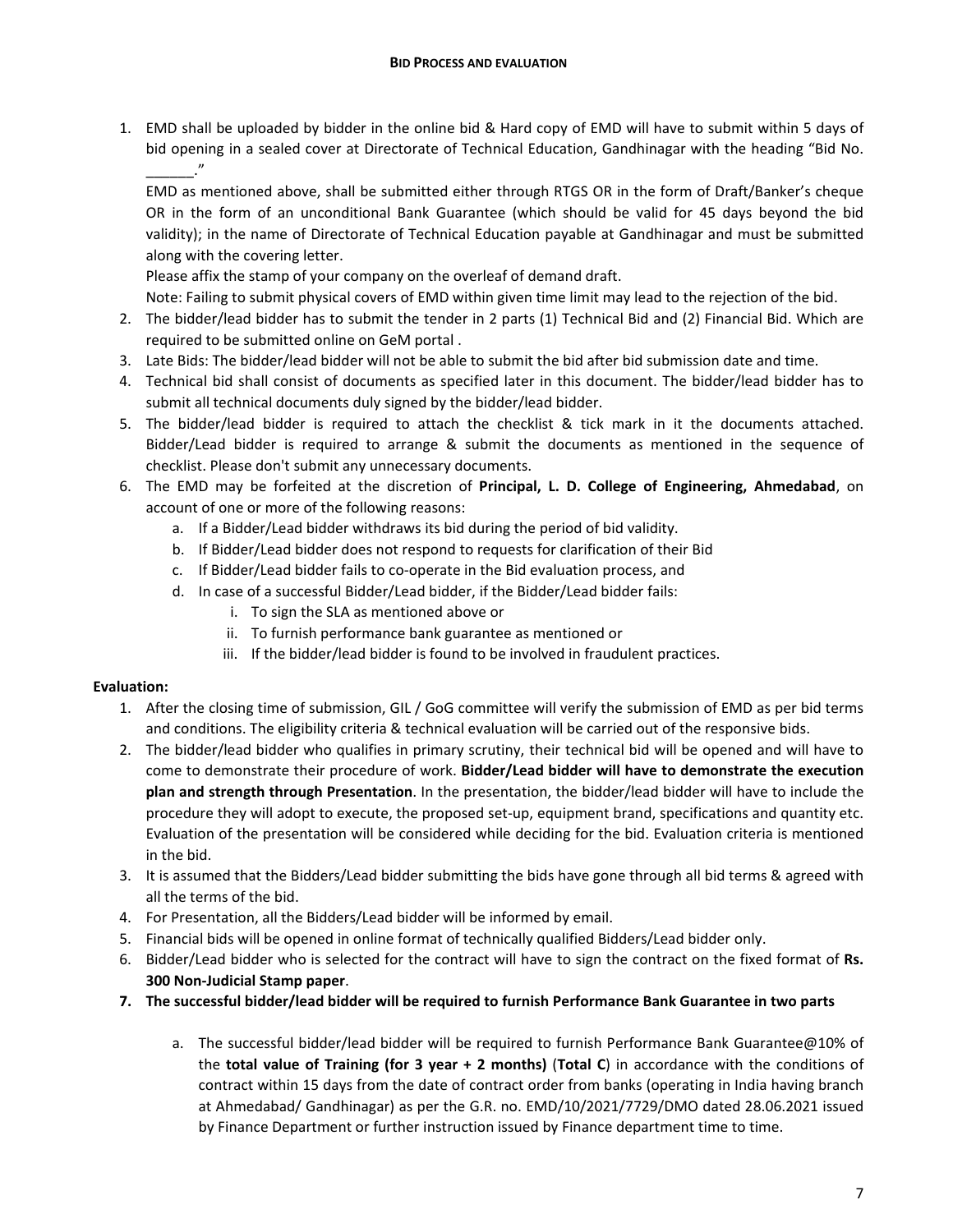b. The successful bidder/lead bidder will be required to furnish Performance Bank Guarantee@10% of the **total value of Hardware + Miscellaneous / site preparation (for 5 year + 2 months) (Total A + Total B)** in accordance with the conditions of contract within 15 days from the date of contract order from banks (operating in India having branch at Ahmedabad/ Gandhinagar) as per the G.R. no. EMD/10/2021/7729/DMO dated 28.06.2021 issued by Finance Department or further instruction issued by Finance department time to time.

If the bidder/lead bidder fails to comply with the above requirements within the said period, the earnest money already deposited shall be applicable for forfeiture and **Principal, L. D. College of Engineering, Ahmedabad** shall purchase the items required at the risk and cost of the successful bidder/lead bidder

8. Unfinished or Conditional bid will not be entertained.

# **General terms and Conditions**

- 1. The bidder/lead bidder has to quote for all the items mentioned in the bid as per **Annexure‐1** and bidder will have to comply scope of work as specified.
- 2. The bidder/lead bidder may quote only one option (i.e. only one product can be quoted) against each item. Bidders/Lead bidder are required to mention make & model of the product. Do not write OEM against items, unless specified, as Bidders/Lead bidder is expected to give make & model of the product.
- 3. If in any case the quoted item is not available in the market, the bidder/lead bidder will have to supply higher version/replacement of that item in the quoted cost in the same time duration with prior approval of **GIL/L. D. College of Engineering, Ahmedabad**. No End of Life or End of Support product should be quoted to minimize such instances. (Make & Model quoted by the bidder/lead bidder should be available till the bid validity, duly supported for spares/OEM support for warranty period till the duration of contract).
- 4. The bid is to be quoted for full quantity mentioned in the bid document as per Annexure 1**. Bidding of partial quantity/ies will not be accepted.**
- 5. The price quoted shall include all taxes, other levies payable, all freight, packing & forwarding, transportation, insurance, loading & unloading, custom duty, labour, commissioning, erection, excise duty, other duties, other charges, etc. to supply goods at laboratory locations. Discount if offered should be included in offered price. Quoted prices shall be inclusive of all taxes.
- 6. Rates quoted should also include supply, training, installation, commissioning, erection and demonstration of machine/material/goods/instruments/equipment at our site/s in functional form and to be maintained up to contract period with training.
- 7. The items for which quotations have been submitted must be in accordance with the specifications given in **Annexure‐1**
- 8. Incomplete information of technical specification may lead to disqualification of bidder/lead bidder. Thus, the bidder/lead bidder is required to submit Sr. No. wise itemized compliance for all specifications mentioned in **Annexure‐1.**
- 9. The scope of work is mentioned in the bid. It is required to be strictly followed during the execution of work during the period of contact period.
- 10. Technical specifications indicated are minimum specification. Bidder/Lead bidder may quote for better solution. The bidder/lead bidder should provide following with the technical bid,
	- a. Make & Model of the product
	- b. Name of Manufacturer
	- c. Technical Brochure / Manufacturer's data sheet.
	- d. Compliance statement from the OEM of the quoted product
	- e. Warranty certificate from OEM
- 11. OEM/bidder should also have spares etc. stored in India.
- 12. The rates quoted by the bidder/lead bidder shall be fixed for the duration of the contract and shall not be subject to adjustment on any account.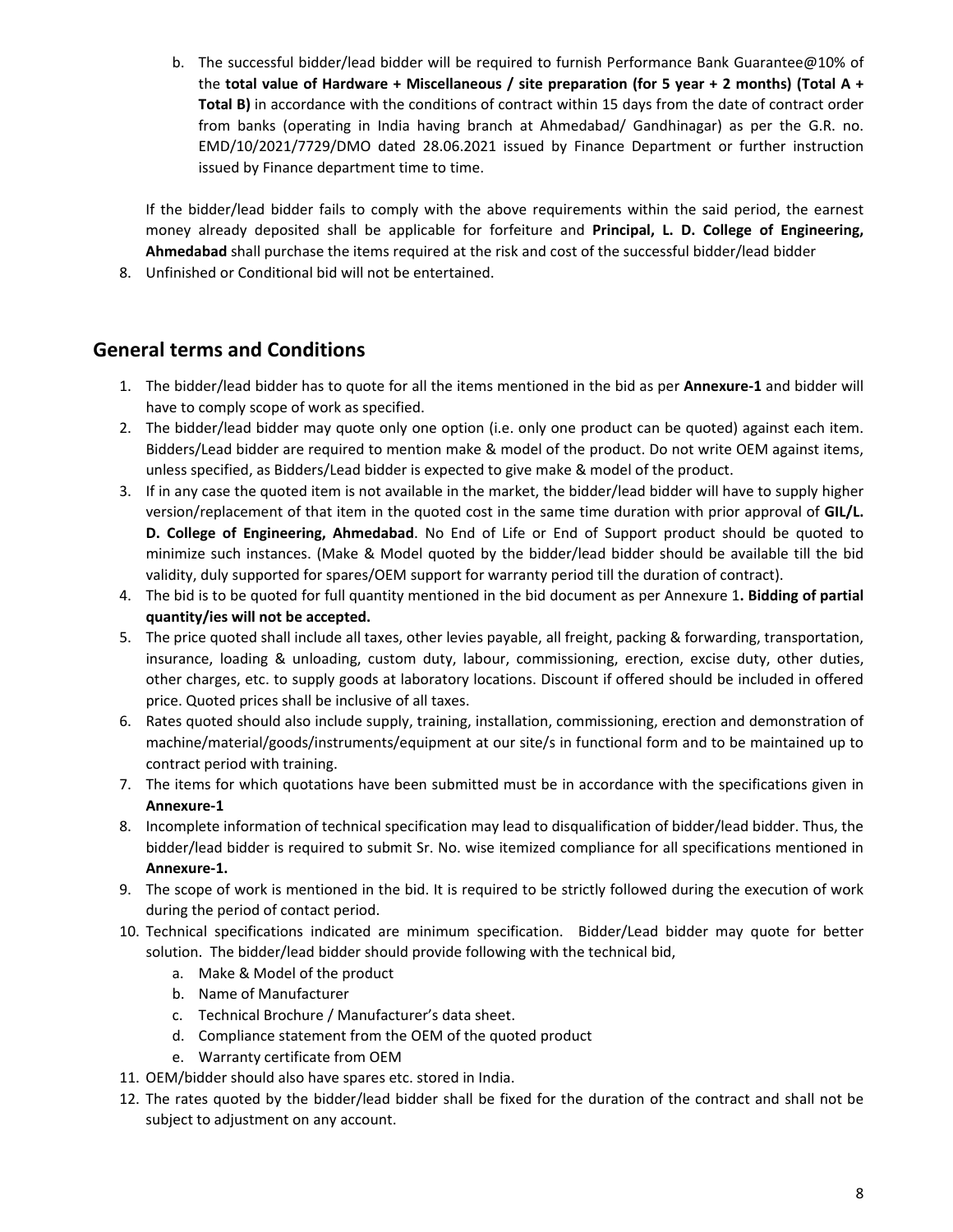- 13. The tender is liable to be rejected if complete information is not given therein or if the particulars and date (if any) asked for in the scheduled tender are not fully filled in. Particular attention must be paid to delivery date and also to the particulars referred to in the condition of the contract.
- 14. Financial bids will be opened in online format of technically qualified Bidders/Lead bidder only.
- 15. Tenders not complying with the above conditions are liable to be rejected at the sole discretion of **GoG/Principal, L. D. College of Engineering, Ahmedabad** without any further reference / communication.
- 16. This tender is not transferable.
- 17. **Principal, L. D. College of Engineering, Ahmedabad** reserves the right to choose, accept or reject any or all requests or deviations or offers, in full or part and also reserve the right at any stage to reduce or increase the quantity.
- 18. All or any claim(s), dispute(s) or difference(s) arising out of or in connection with this agreement shall be subject to the jurisdiction of the courts at Ahmedabad only.
- 19. Any loss or damage caused to the article in transit/installation/testing is to be replaced by the supplier free of cost within period of **30 days**.
- 20. If any civil work is required to be done for installation and commissioning, then the supplier shall arrange the essential drawing. For this, prior permission of Principal, L. D. College of Engineering, Ahmedabad as an authority is required to be taken by the bidder/lead bidder.
- 21. The bidder/lead bidder shall have to enter into the agreement in the prescribed Performa.
- 22. Technical experts of manufacturers/supplier should provide adequate training to all the staff involved as specified in scope of work and annexure‐1.
- 23. Instruments/Equipment/Machines/Goods should be vibration free and provided with vibration absorbing pads as per requirements if required.
- 24. Successful bidder/lead bidder has to visit the site personally and make necessary arrangements to install machine/material/goods/instruments/equipment after receiving the purchase order so that there is no delay in work and timely installation and commissioning is possible.
- 25. No bidder/lead bidder shall withdraw his rates after the tender is opened. If a bidder/lead bidder does so, his tender related deposit/s shall be forfeited, and such Bidder/Lead bidder shall be considered ineligible for work/contract in future.
- 26. Bid Currency: Prices shall be quoted in Indian Rupees only. Payment for the supply of equipment as specified in the agreement shall be made in Indian Rupees only.
- 27. Language of Bid: The bid prepared by the bidder/lead bidder, as well as all correspondence and documents relating to the bid exchanged by the bidder/lead bidder and **Principal, L. D. College of Engineering, Ahmedabad** shall be in English.
- 28. Amendment of Bidding Documents (Corrigendum/s)
	- a. At any time prior to the deadline for submission of bids, **Principal, L. D. College of Engineering, Ahmedabad** may, for any reason, whether its own initiative or in response to the clarification request by a prospective bidder/lead bidder, modify the bidding documents by amendment/Corrigendum.
	- b. The corrigendum will be published on GeM portal and **L. D. College of Engineering, Ahmedabad & GIL** website.
	- c. In order to allow prospective Bidders/Lead bidder, reasonable time to take into consideration the amendments while preparing their bids **Principal, L. D. College of Engineering, Ahmedabad**, at its discretion, may extend the deadline for the submission of bids.
- 29. Delivery & installation: Supply, Installation, testing of all equipment shall be completed within  **90 working days** from the date of confirmed purchase order / site readiness at laboratory location.
- 30. If successful bidder/lead bidder is found breaching any of the condition(s) of bid or supply order/work order, at any stage during the course of supply / installation or warranty period, the legal action as per rules/laws, shall be initiated against the successful bidder/lead bidder and EMD/PBG shall be forfeited, besides debarring and blacklisting the bidder/lead bidder concerned for the time period as decided by Govt., for further dealings with Government of Gujarat.
- 31. Warranty and Performance: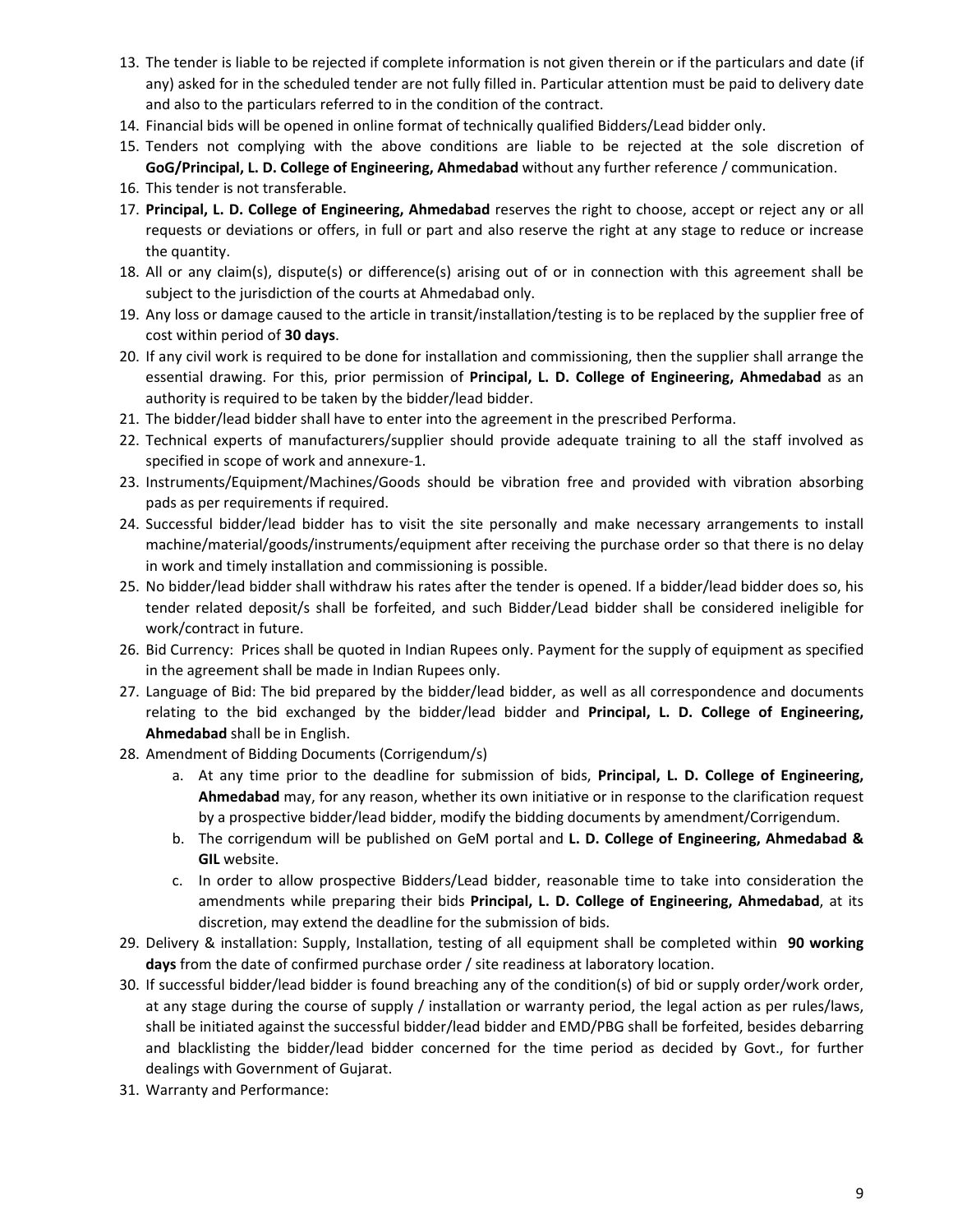- a. The Bidder/Lead bidder shall be responsible for the Comprehensive onsite warranty support for a **minimum contract period of 5 year** from the date of acceptance of goods by purchaser for the equipment to be supplied including subscription of the related software components, if any, as specified in technical specifications. Lead bidder/Bidder shall have to make necessary arrangements for additional warranty beyond manufacturer warranty, if required, for comprehensive onsite warranty.
- b. If any equipment gives continuous trouble, say more than 3 times in one month during the warranty period, the bidder/lead bidder shall replace the same with new equipment without any additional cost to the purchaser.
- c. Bidder/Lead bidder must ensure that the warranty support service should be available at the respective locations to provide repairing cum replacement services of human resource for training and equipment within one-week time and complaint should be acknowledged in 48 hours. Bidder/Lead bidder is required to provide the name & address & contact details of the firm for providing warranty support & repairing cum replacement service up to delivery locations and up to the duration of the contract.
- d. Maintenance Service: Free maintenance services shall be provided by the bidder/lead bidder during the period of warranty and duration of contract.
- e. In case, bidder/lead bidder is not providing satisfactory support & doing unwarranted delay in providing warranty support, **Principal, L. D. College of Engineering, Ahmedabad** reserves right to repair the equipment at risk & cost of the bidder/lead bidder.

## 32. Penalty Clause:

Penalties for delay in delivery and installation:

- a. If the bidder/lead bidder fails to deliver and install the requisite devices, equipment, hardware, and other items within **the given time limit** , then a **sum equivalent to 1 % of per site value** shall be deducted from the payment for each calendar week of delay or part thereof.
- b. The amount of penalties for delay in delivery and installation shall be subject to a **maximum limit of 10%** of the total contract value.
- c. **Delay in excess of 5 weeks** will be sufficient for termination of the contract. In that case the Performance Bank Guarantee of the bidder/lead bidder will be forfeited.
- d. In case, the selected bidder/lead bidder does not supply the ordered items for any reason, he will be liable to pay the difference amount to the purchaser, over and above the Performance Guarantee, which purchaser have to pay to the next or other selected bidder/lead bidder for purpose of the said items.
- 33. **Principal, L. D. College of Engineering, Ahmedabad** reserves the right to change any bid condition of any item even after inviting the bids, with/without prior notification.
- 34. **Principal, L. D. College of Engineering, Ahmedabad 's** right to accept any bid and to reject any or all bids: **L. D. College of Engineering, Ahmedabad** reserves the right to accept or reject any bid, and to annul the bidding process and reject all bids at any time prior to awarding the contracts, without thereby incurring any liability to the affected bidder or Bidders/Lead bidder or any obligation to inform the affected bidder or Bidders/Lead bidder of the grounds for such decision.
- 35. Termination of Contract: For Convenience: **principal, L. D. College of Engineering** by written notice sent to Bidder may terminate the contract in whole or in part at any time for its convenience giving one month's prior notice. The notice of termination shall specify that the termination is for convenience the extent to which Bidder's performance under the contract is terminated and the date upon which such termination become effective.

For Insolvency: **principal, L. D. College of Engineering** may at any time terminate the contract by giving written notice to Bidder, if Bidder becomes bankrupt or insolvent. In this event, termination will be without compensation to Bidder, provided that such termination will not prejudice or affect any right of action or remedy that has accrued or will accrue thereafter to **principal, L. D. College of Engineering**. For Non‐ Performance: **principal, L. D. College of Engineering** reserves its right to terminate the contract in the event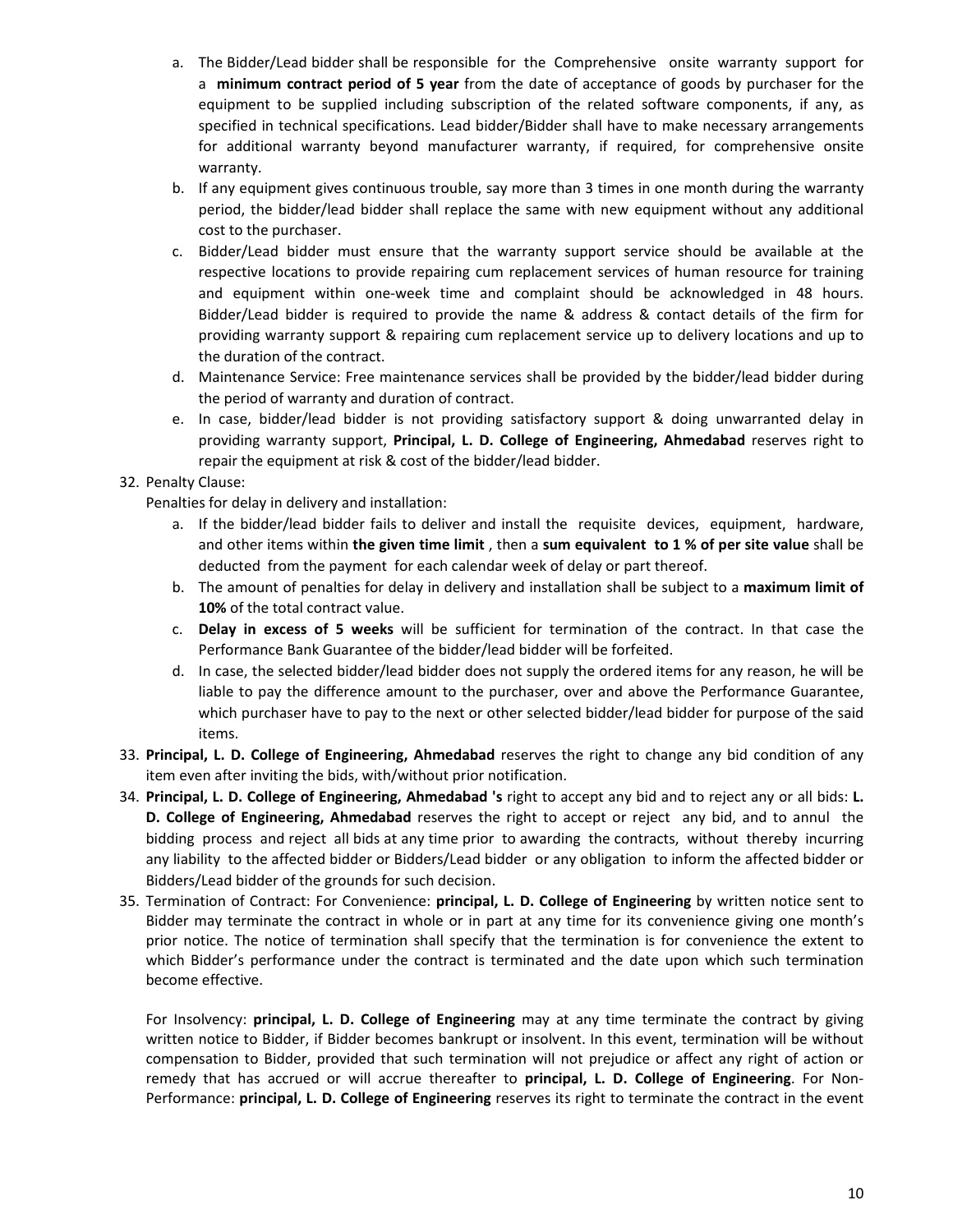of Bidder's repeated failures, say more than 3 occasions in a calendar year to maintain the service level prescribed by **principal, L. D. College of Engineering**. No compensation is entertained in any case.

#### **36. Payment conditions:**

#### **For Hardware:**

- On successful completion of delivery & inspection, 70% payment will be released
- Remaining 30% payment will be released after successful installation & commissioning.

Training and other components payments will be released time to time accordingly as per written schedule provided to L1 bidder

## **TESTING OF EQUIPMENTS AT DEPLOYMENT:**

- The verification/inspection of the supplied items will be carried out in the manner as decided by GIL/GoG. The proper inspection facility has to be provided by the supplier(s) at their cost.
- The bidder will have to offer the inspection in the manner as decided by GIL/GoG before delivering to the respective sites. The cost of the same has to be borne by the supplier. Any deviation found in the specification of the produced goods or delivered goods after inspection from the bid specifications will lead to the cancellation of the order, forfeiture of EMD/PBG and prohibition in the participation in the future purchase of Government of Gujarat. GIL/GoG will not be responsible for any time delay which may arise due to any deviation from the bid technical specification found at the time of inspection and the bidder has to deliver and install the ordered items within prescribed time limit.

### **Bid documents to be attached**

All the Bidders/Lead bidder are required to submit the copy of documents as per following sequence:

- 1. Copy of firm Registration is to be submitted.
- 2. Copy of Goods and Service Tax (GST) Registration is to be submitted.
- 3. Compliance sheet of specifications item wise as per Annexure‐1.
- 4. The bidder/lead bidder has to submit tender document duly filled & signed with the stamp on each page of the tender document and on the enclosures to show that, the Bidders/Lead bidder have read and understood all the details and terms & conditions of the tender thoroughly.
- 5. The list of the useful material and it's quantity, list of useful machines and it's quantity and details of the monitoring system if any required to be used, etc. is required to be included in the presentation.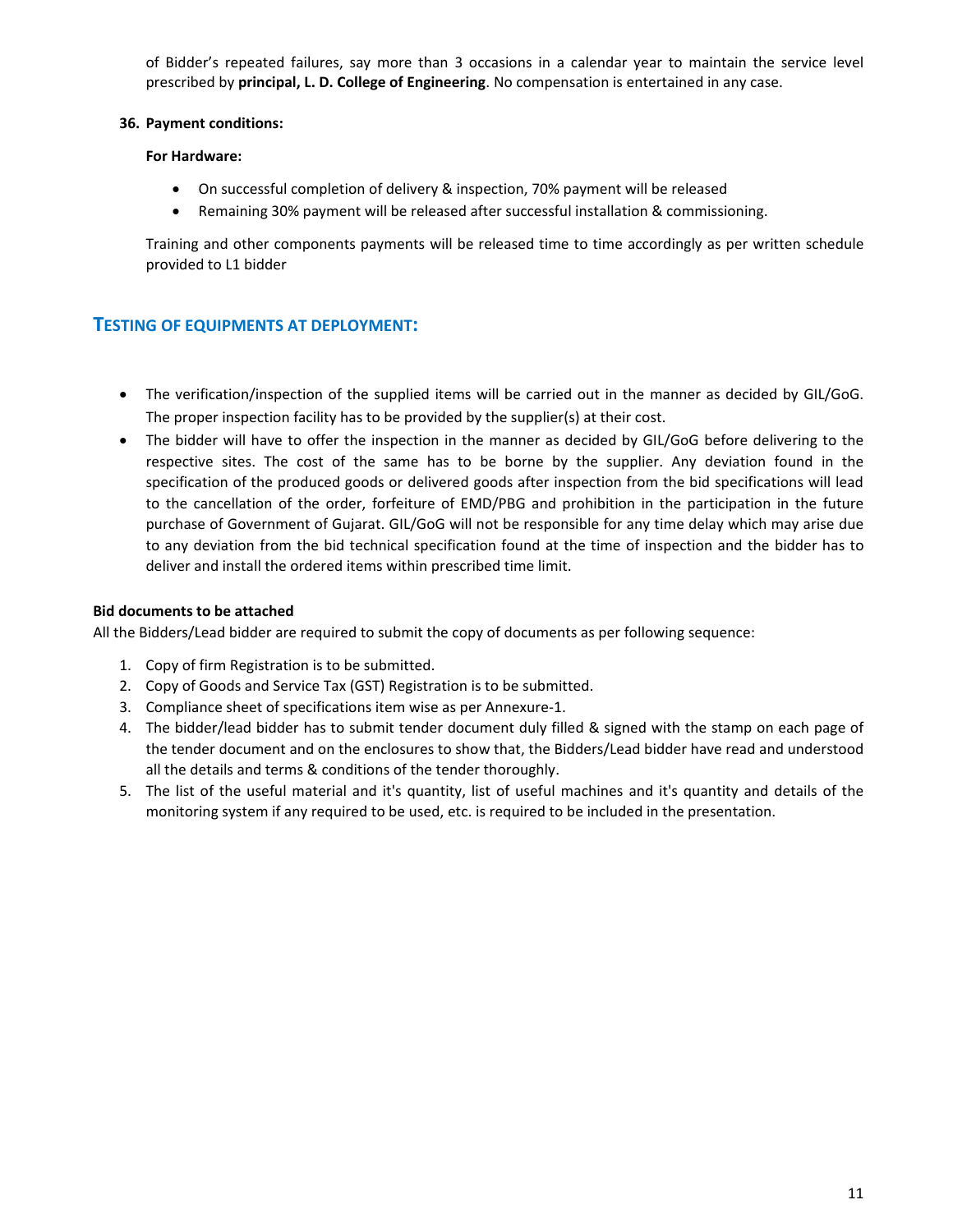## **Annexure 1:**

**Equipment Specifications for Augmented reality and Virtual Reality (AR/VR) Lab ‐ Providing items at L. D. college of Engineering, Ahmedabad** 

| Sr No | <b>Item Name</b>                             | Quantity       | Comprehensive   |
|-------|----------------------------------------------|----------------|-----------------|
|       |                                              |                | onsite Warranty |
|       |                                              |                | Years           |
| 1.    | Mid-Range Server                             | $\mathbf{1}$   | 5               |
| 2.    | Laptop                                       | 5              | 5               |
| 3.    | Headset for virtual reality experience       | 30             | 5               |
| 4.    | Tablet (VR ready)                            | 5              | 5               |
| 5.    | 3-D and 360° cameras                         | 5              | 5               |
| 6.    | Headset(MR)                                  | 5              | 5               |
| 7.    | Headset(AR)                                  | 5              | 5               |
| 8.    | Gaming consoles and accessories              | 5              | 5               |
| 9.    | Podcasting kit                               | 5              | 5               |
| 10    | Magic Wand, 3D pointer and other accessories | $\mathbf{1}$   | 5               |
| 11    | VR ready Desktops                            | 15             | 5               |
|       | 12 AR ready Desktops                         | 15             | 5               |
|       | 13 Interactive VR chair                      | $\mathbf{1}$   | 5               |
|       | $14$ UPS                                     | $\mathbf{1}$   | 5               |
|       | 15 VR Headset PC version                     | 5              | 5               |
|       | 16 AR/MR spectacles                          | 5              | 5               |
|       | 17 55" Touch Display                         | $\mathbf{1}$   | 5               |
|       | <b>18 HDD 2TB</b>                            | $\mathbf{1}$   | 1               |
|       | 19 Speaker 4.1 with Bluetooth                | $\mathbf{1}$   | 1               |
|       | 20 Tripod Stand                              | 5              |                 |
|       | 21 Motion Sensor                             | 5              |                 |
|       | 22 Pen drive                                 | $\overline{2}$ | $\mathbf{1}$    |

# **Summary (AR/VR) Lab items**

## **Miscellaneous / site preparation**

| Sr. | <b>Item Name</b>                                                                                                                                      | <b>Item Description</b> | Qty |
|-----|-------------------------------------------------------------------------------------------------------------------------------------------------------|-------------------------|-----|
| No. |                                                                                                                                                       |                         |     |
|     | Air condition<br>split AC with invertor with Min. 3 star rating)                                                                                      | $1.5$ ton               | 2   |
| 2   | Air condition for computer lab<br>split AC with invertor with Min. 3 star rating)                                                                     | 2 ton                   |     |
| 3   | Necessary Electrification with standard ISI make<br>cable/plug/socket/switch to be done in a lab for required items<br>to be supplied under this bid. |                         | 100 |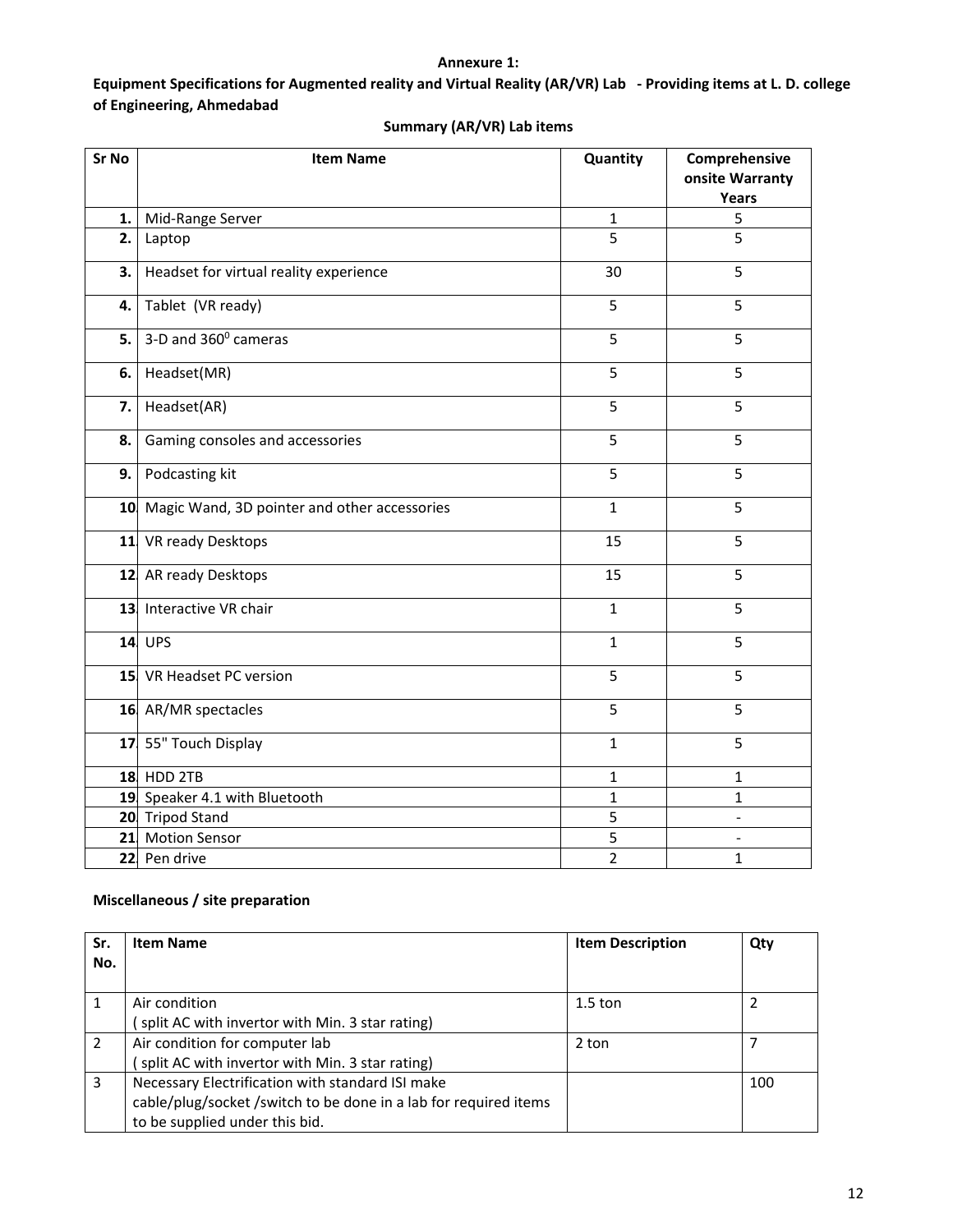| $\overline{4}$      | Projector                                                                                                                                                                                                                                                                                                                                                                                                                | With screen    | $\overline{2}$ |
|---------------------|--------------------------------------------------------------------------------------------------------------------------------------------------------------------------------------------------------------------------------------------------------------------------------------------------------------------------------------------------------------------------------------------------------------------------|----------------|----------------|
|                     | <b>Minimum Specifications:</b>                                                                                                                                                                                                                                                                                                                                                                                           |                |                |
|                     | ← Technology: LCD/DLP<br>$\checkmark$ Resolution: 1024*768 or higher<br>← Brightness (lumens): 3500 or higher<br>√ Type of Projector: Standard Throw / Short throw or<br>higher<br>$\checkmark$ 5 Year Warranty                                                                                                                                                                                                          |                |                |
| 5                   | Multi-functional Duplex printer without fax (Print, scan, Copy)                                                                                                                                                                                                                                                                                                                                                          |                | 4              |
|                     | <b>Minimum Specifications:</b>                                                                                                                                                                                                                                                                                                                                                                                           |                |                |
|                     | Fax Feature: NO                                                                                                                                                                                                                                                                                                                                                                                                          |                |                |
|                     | Paper Size: A4<br>$\checkmark$                                                                                                                                                                                                                                                                                                                                                                                           |                |                |
|                     | Duplex Feature: Yes<br>$\checkmark$                                                                                                                                                                                                                                                                                                                                                                                      |                |                |
|                     | $\checkmark$ Printing technology: Laser                                                                                                                                                                                                                                                                                                                                                                                  |                |                |
|                     | $\checkmark$ Type of Printing : Mono                                                                                                                                                                                                                                                                                                                                                                                     |                |                |
|                     | Flatbed Size: A4<br>$\checkmark$                                                                                                                                                                                                                                                                                                                                                                                         |                |                |
|                     | $\checkmark$ Scanning Feature Availability : Yes                                                                                                                                                                                                                                                                                                                                                                         |                |                |
|                     | Network connectivity: Yes<br>$\checkmark$                                                                                                                                                                                                                                                                                                                                                                                |                |                |
|                     | Original Document Feeder Type: Platen OR<br>$\checkmark$                                                                                                                                                                                                                                                                                                                                                                 |                |                |
|                     | DADF/RADF OR ADF                                                                                                                                                                                                                                                                                                                                                                                                         |                |                |
|                     | 20ppm or higher<br>$\checkmark$<br>$\checkmark$                                                                                                                                                                                                                                                                                                                                                                          |                |                |
|                     | 5 years warranty<br>Soft board                                                                                                                                                                                                                                                                                                                                                                                           | 3 feet x4 feet | 8              |
| 6<br>$\overline{7}$ |                                                                                                                                                                                                                                                                                                                                                                                                                          |                |                |
| 8                   | White board                                                                                                                                                                                                                                                                                                                                                                                                              | 2 feet x2 feet | 4<br>8         |
|                     | Steel cupboard                                                                                                                                                                                                                                                                                                                                                                                                           |                |                |
|                     | Minimum Specifications:                                                                                                                                                                                                                                                                                                                                                                                                  |                |                |
|                     | Without locker/drawer conforming to IS-3312/84 having                                                                                                                                                                                                                                                                                                                                                                    |                |                |
|                     | 1950±10 mm (H) x 910±10 mm (W) x 490±05 mm depth. Each                                                                                                                                                                                                                                                                                                                                                                   |                |                |
|                     | cupboard will have four adjustable shelves of 1.2 mm thick MS                                                                                                                                                                                                                                                                                                                                                            |                |                |
|                     | CRCA sheet, making five compartments. Shelf supports on four                                                                                                                                                                                                                                                                                                                                                             |                |                |
|                     | brackets of 1.2 mm thick MS CRCA Sheet. Pedestal is of                                                                                                                                                                                                                                                                                                                                                                   |                |                |
|                     | peripheral type of 125±5 mm (H) having thickness of 1.2 mm                                                                                                                                                                                                                                                                                                                                                               |                |                |
|                     | made from MS CRCA sheet. Door panels, side & back panels shall                                                                                                                                                                                                                                                                                                                                                           |                |                |
|                     | be made out of 1.2 mm MS thick sheet. Sheet must be                                                                                                                                                                                                                                                                                                                                                                      |                |                |
|                     | conforming to IS-513/1994.                                                                                                                                                                                                                                                                                                                                                                                               |                |                |
|                     | Cabinet should be fitted with 3 way bolting device and with six<br>precision cut ISI Mark -Brass Heavy duty lever lock conforming<br>to IS 729/79 (Reaffirmed 2001) with chrome plated handle<br>conforming to IS 742/1981 (is must). The lock should be as per IS<br>and key should not be interchangeable. The locking arm must be<br>pass from two guideways on both side. The locking plate<br>thickness is 2.00 mm. |                |                |
|                     |                                                                                                                                                                                                                                                                                                                                                                                                                          |                |                |
|                     | Phosphate Traeatment: the unit is to be Epoxy Polyester Powder<br>coated to the thickness of 50 micron (+/- 5). Sheets to undergo 6                                                                                                                                                                                                                                                                                      |                |                |
|                     | tank of Anti-Rust Pre-treatment: Degreasing (Protective Oil<br>layer), Water Rinse (Removes the chamicals), Phosphating (Form<br>an insoluble metal phosphate surface), Passivation (Reduce the<br>corrossion rate of metal surface). The Pre-treated sheet then to<br>be powder coated.                                                                                                                                 |                |                |
|                     |                                                                                                                                                                                                                                                                                                                                                                                                                          |                |                |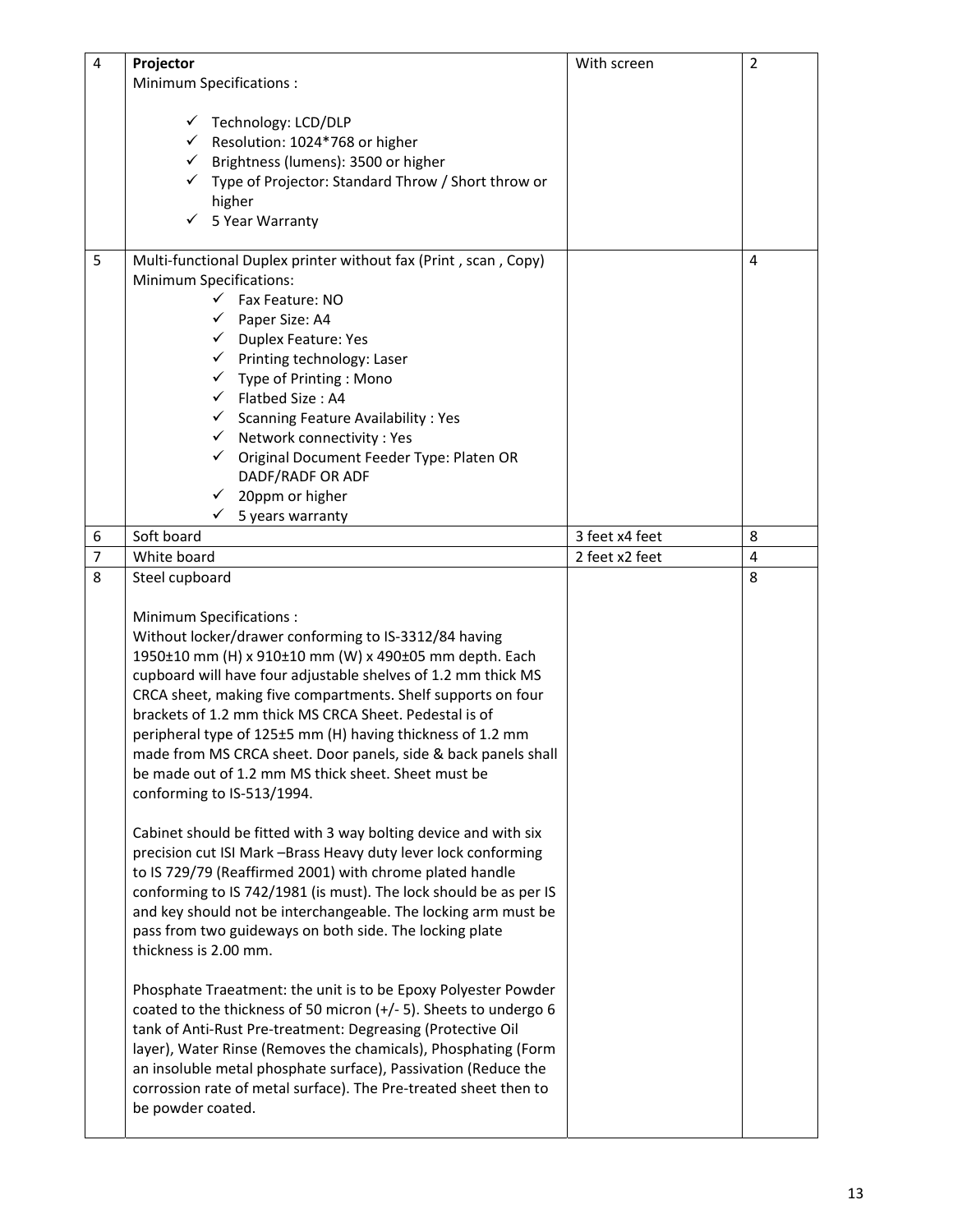|   | Powder Coating: Surface coating to be applied in the form of<br>powder and on curing to produce a protective coating of dark<br>grey structure finish shade with more than 50 microns thick<br>layer. |  |
|---|-------------------------------------------------------------------------------------------------------------------------------------------------------------------------------------------------------|--|
|   | Poor workmanship may be one of the reason to reject the<br>sample and goods.                                                                                                                          |  |
| 9 | Required network cabling with 3 no. 24 port switch with all<br>accessories along with cable laying. (including I/O, Patch cords<br>etc) for 60 points at various locations                            |  |

# **TECHNICAL SPECIFICATIONS**

Bidder must quote/offer product with min. specifications as mentioned below only and evaluation will be carried out on following specifications:

| Sr. No.        | Name of item                                                                                                                                                                                                                                      |  |
|----------------|---------------------------------------------------------------------------------------------------------------------------------------------------------------------------------------------------------------------------------------------------|--|
| $\mathbf{1}$   | Mid range server                                                                                                                                                                                                                                  |  |
|                | Processor: 2x Intel OR AMD                                                                                                                                                                                                                        |  |
|                | Number of Cores per Processor: 20 or higher                                                                                                                                                                                                       |  |
|                | Processor Base Frequency (GHz) : 2.2 or higher                                                                                                                                                                                                    |  |
|                | Total Cache (L1+L2+L3)(MB) : 38 MB or higher                                                                                                                                                                                                      |  |
|                | Maximum number of Sockets available on Server: 2                                                                                                                                                                                                  |  |
|                | Maximum number of Sockets populated with Processors available on Server: 2                                                                                                                                                                        |  |
|                | Availability of Co-Processor /GPU : No                                                                                                                                                                                                            |  |
|                | Type of RAM : DDR4 SDRAM with ECC                                                                                                                                                                                                                 |  |
|                | DDR SDRAM Size(GB): 256 or above                                                                                                                                                                                                                  |  |
|                | Type of Interface for Hard Disk Drive : SAS                                                                                                                                                                                                       |  |
|                | Total Storage Capacity offered with SAS Drive (GB) : 9600 or above                                                                                                                                                                                |  |
|                | No of RAID Controller Ports: 8 or above                                                                                                                                                                                                           |  |
|                | Speed of RAID Controller Ports (Gbps) : 12                                                                                                                                                                                                        |  |
|                | Number of Networking Interface Cards (LAN) : 2                                                                                                                                                                                                    |  |
|                | Total Number of Ethernet Ports required in Server : 2 x1G or above<br>Certifications/Compliance (OS) : Windows , Red Hat Linux , Suse Linux , Ubuntu<br>Management Features-1 Remoter power On/ Shutdown of server, , Remote Management of Server |  |
|                |                                                                                                                                                                                                                                                   |  |
|                |                                                                                                                                                                                                                                                   |  |
|                | over LAN & WAN with SSL encryption through gigabit management port, , Should have virtual                                                                                                                                                         |  |
|                | Media support with all required licenses., Remote KVM, Server Health Logging, Out of Band                                                                                                                                                         |  |
|                | Management                                                                                                                                                                                                                                        |  |
|                | OEM of the product quoted should be ISO 9001:2008 Process Certified OEM for manufacturing                                                                                                                                                         |  |
|                |                                                                                                                                                                                                                                                   |  |
| $\overline{2}$ | Laptop                                                                                                                                                                                                                                            |  |
|                |                                                                                                                                                                                                                                                   |  |
|                | $\checkmark$ Intel core i5 processor OR AMD Ryzen 5 processor or higher,                                                                                                                                                                          |  |
|                | $\checkmark$ Compatible chipset                                                                                                                                                                                                                   |  |
|                | $\checkmark$ 2GB Graphics Card                                                                                                                                                                                                                    |  |
|                | $\checkmark$ 16GB RAM,                                                                                                                                                                                                                            |  |
|                | ✔ 500GB or higher HDD/SSD,                                                                                                                                                                                                                        |  |
|                | $\checkmark$ Windows 10 Prof. OS,                                                                                                                                                                                                                 |  |
|                | $\checkmark$ 14" Non Touch display                                                                                                                                                                                                                |  |
|                | $\checkmark$<br>Inbuilt Wifi and Bluetooth connectivity, LAN Port, HDMI port, Inbuilt Speaker &                                                                                                                                                   |  |
|                | Mic, Inbuilt Webcam                                                                                                                                                                                                                               |  |
|                | $\checkmark$ 5 years warranty                                                                                                                                                                                                                     |  |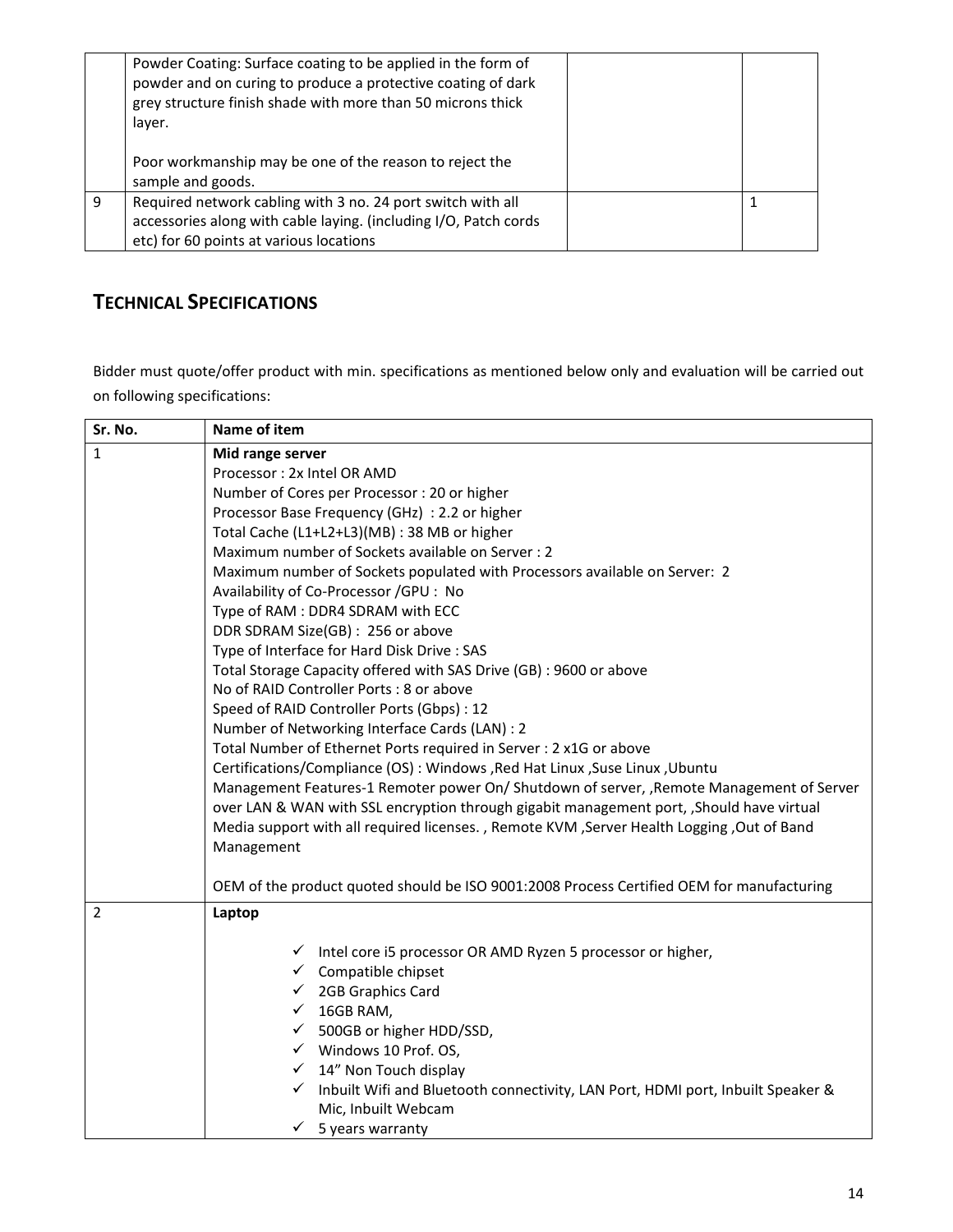|   | OEM of the product quoted should be ISO 9001:2008 Process Certified OEM for manufacturing                         |
|---|-------------------------------------------------------------------------------------------------------------------|
| 3 | <b>Headset for virtual reality experience</b>                                                                     |
|   | Head Mounted Device(HMD) - includes Rift headset, 2 x sensors, 2 x Touch controllers, all                         |
|   | required connection cables, oculus Rift Earphones with Leap                                                       |
|   |                                                                                                                   |
| 4 | Tablet (VR ready)                                                                                                 |
|   | Large display with narrow bezels (11" LTPS TFT Display, 120Hz). Superior AP performance (N-gen.                   |
|   | chipset)                                                                                                          |
|   | Standing screen display size: 11 Inches of higher                                                                 |
|   | Resolution: 2560x1600                                                                                             |
|   | Batteries: 1 Lithium-ion battery (Included)                                                                       |
|   | Processor Brand: Qualcomm                                                                                         |
|   | RAM Size: 6 GB                                                                                                    |
|   | Storage: 128 GB                                                                                                   |
|   | <b>Graphics Card Description: Dedicated</b>                                                                       |
|   | Connectivity Type: Bluetooth, Wi-Fi                                                                               |
|   | Operating System: Android 10 of higher                                                                            |
|   | Lithium Battery Energy Content: 30.88 Watt Hours                                                                  |
|   | Included Components: Tablet, S Pen, Travel Adapter, USB Type A to Type C Cable, SIM Ejector Tool,                 |
|   | Quick Start Guide                                                                                                 |
|   |                                                                                                                   |
|   | OEM of the product quoted should be ISO 9001:2008 Process Certified OEM for manufacturing                         |
|   |                                                                                                                   |
| 5 | 3-D and 360° cameras                                                                                              |
|   | 8 Stereoscopic Pairs (190 Degrees FOV)                                                                            |
|   | 1 Top-side Camera (60 Degrees FOV)                                                                                |
|   | Image Sensor Type: CMOS                                                                                           |
|   | Sensor Color Depth: 12-bit                                                                                        |
|   | Video Coverage Area: 360 degree (H) x 350 degrees (V)                                                             |
|   | Effective Pixels (Live Streaming): 4,096 x 4,096 (4K x 4K)                                                        |
|   | <b>FPS: 30</b>                                                                                                    |
|   | Image Sensor Size: 1/2.9"                                                                                         |
|   | Dynamic Range: 11.7 Stops (70 dB)                                                                                 |
|   | Aperture Size: F1.8, F2.8                                                                                         |
|   | <b>Exposure Control</b>                                                                                           |
|   | Multimeter, Spot Meter, Center Camera                                                                             |
|   | Shutter Type                                                                                                      |
|   | Rolling, 1/30 - 1/16000                                                                                           |
|   | Data Rates : 200 -300 mbps Bitrate (camera -> PC); 5-120 mbps (PC -> CDN); 5-120 mbps (Produced<br>File Bitrates) |
|   | Video                                                                                                             |
|   | Video Format                                                                                                      |
|   | mp4                                                                                                               |
|   | Video Codec                                                                                                       |
|   | h.264, h.265                                                                                                      |
|   | Audio                                                                                                             |
|   | Audio Codec                                                                                                       |
|   | AAC                                                                                                               |
|   | Battery                                                                                                           |
|   | Power Source                                                                                                      |
|   | Working Voltage AC 19V/2.1A, DC 12-19V                                                                            |
|   | Memory                                                                                                            |
|   | <b>Recording Media</b>                                                                                            |
|   | SD Card (UHS-II, SDXC, up to 512 GB), SSD (up to 2 TB), PC                                                        |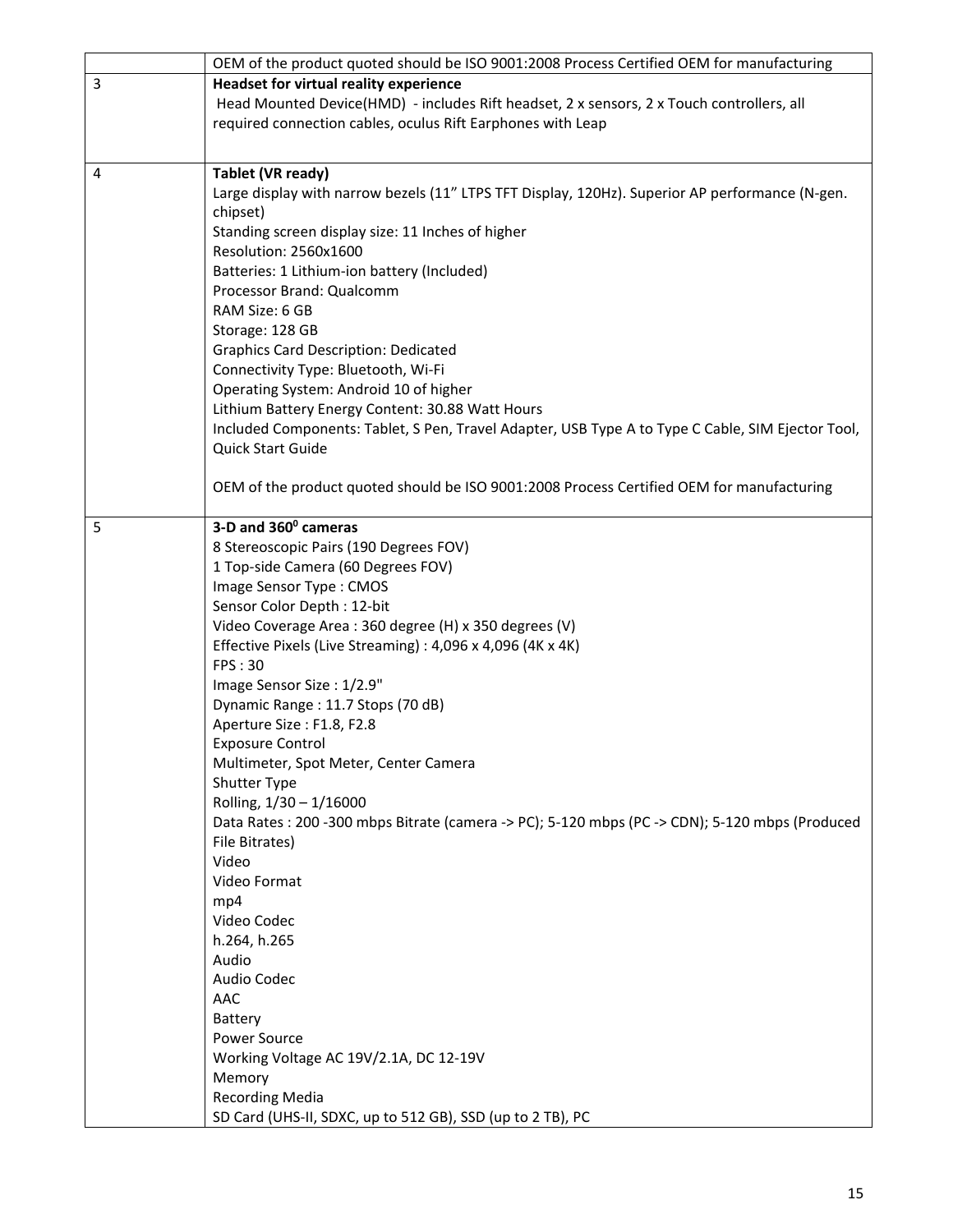|   | Connectivity<br>Interface<br>RJ-45/Ethernet<br><b>Recording Preview</b><br>Mobile App, PC App<br>Software<br>360 Round (controller) Live Stream Software, 360 Round Viewer Post Production Software, Mobile<br>App<br>PC Requirements<br><b>Stitching From Single Camera</b><br>Operating System: Windows 10 Professional or above, 64 bit<br>CPU: Intel Core i7 or above<br>Graphics Card: NVIDIA GTX 1060 6GB Memory 1 or more<br>RAM: 16 GB DDR4 RAM x 2 or above<br>Power: 850 W<br>Live Streaming From Single Camera<br>Operating System: Windows 10 Professional or above, 64 bit<br>CPU: Intel Core i7 or above<br>Graphics Card: NVIDIA: GTX 1080 Ti x 2 or more<br>RAM: 32 GB DDR4<br>Power: 1,600 W                                                                                                                                                                                                                                                                                                                                                                                                                                                                                                                                             |
|---|-----------------------------------------------------------------------------------------------------------------------------------------------------------------------------------------------------------------------------------------------------------------------------------------------------------------------------------------------------------------------------------------------------------------------------------------------------------------------------------------------------------------------------------------------------------------------------------------------------------------------------------------------------------------------------------------------------------------------------------------------------------------------------------------------------------------------------------------------------------------------------------------------------------------------------------------------------------------------------------------------------------------------------------------------------------------------------------------------------------------------------------------------------------------------------------------------------------------------------------------------------------|
| 6 | Headset(MR)<br><b>Platform Requirements</b><br>Graphics Card Compatible GPUs: Integrated Intel HD Graphics 620 or Greater DX12-capable<br>Integrated GPU, Nvidia MX150 discrete GPU, Nvidia GeForce GTX 1050 discrete GPU, Nvidia 965 M<br>Discrete GPU, AMD Radeon RX 460, 560<br>RAM: 8GB DDR3 Dual Channel<br>Material: ABS<br>Color: Black, Blue<br>Display Type: LCD<br>Display Resolution: 2880 x 1440<br>Built-in Microphone: No<br>Interface: HDMI<br>Refresh Rate: 90<br>Sensors: WMR: Accelerometer, Gyro Sensor, Magnetometer and Proximity Sensor, Motion<br>Controllers: IMU Plus Magnetic Sensor and Haptic Feedback<br><b>Compatible Accessories</b><br>Headphones Jack: 3.5 mm<br><b>System Requirements</b><br>Operating System: Windows 10 Fall Creators Update<br>Processor : Intel Core i5 or AMD Ryzen 5 or higher<br>RAM: 8 GB<br>Disk Space: 10 GB<br>Graphics Driver: Windows Display Driver Model (WDDM) 2.2<br><b>Graphics Display Port</b><br>HDMI 1.4 or Display Port 1.2<br>USB Type: USB 3.0 Type-A or Type-C<br><b>Bluetooth Version: 4.0</b><br>Field of view : 100 Degree<br>In The Box<br>Windows Mixed Reality Headset, 2 Motion Controllers<br>Dimensions (Preferred): Width18.7 cm, Length10.92 cm, Thickness7.36 cm |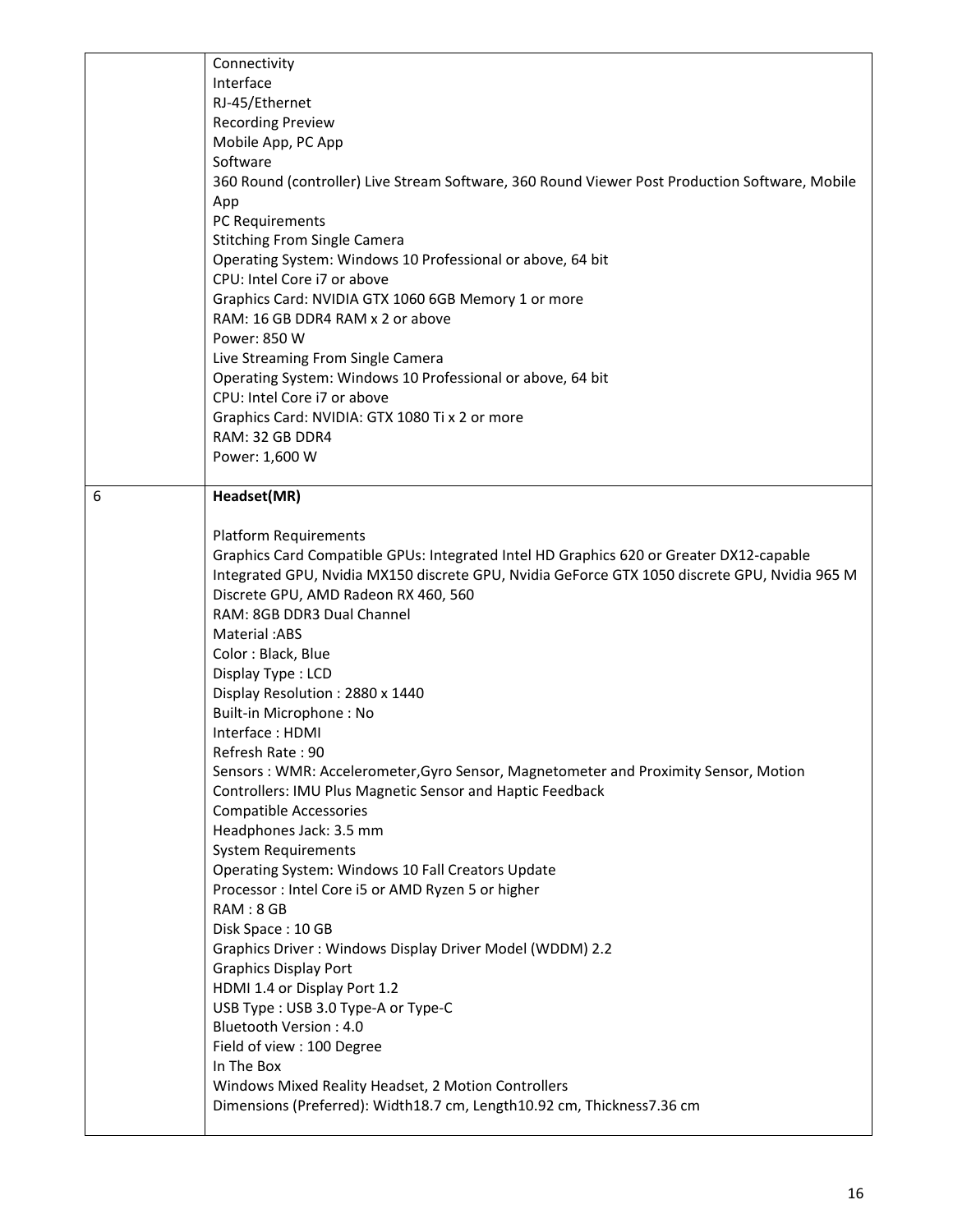|                | <b>Other Dimensions (Preferred)</b>                                                                       |
|----------------|-----------------------------------------------------------------------------------------------------------|
|                | Motion Controllers Dimensions (Preferred): 152.7 x 119.1 x 119.1 mm, Height: 7.36 cm, Width:              |
|                | 19.55 cm, Depth: 10.92 cm, Weight (Preferred): 0.84 kg, Without Battery Weight (Preferred): 125.6         |
|                | g, With Battery Weight (Preferred): 171 g                                                                 |
| $\overline{7}$ | Headset(AR)                                                                                               |
|                |                                                                                                           |
|                | <b>Technical specifications</b>                                                                           |
|                | · Display size: 2.89 in diagonal (x2)                                                                     |
|                | · Display resolution:                                                                                     |
|                | Per eye: 1440 x 1440                                                                                      |
|                | Combined: 2880 x 1440                                                                                     |
|                | · Display refresh rate:                                                                                   |
|                | 90Hz when paired to HDMI 2.0 port                                                                         |
|                | 60Hz when paired to HDMI 1.4 port                                                                         |
|                | • Field of view: 95 degrees horizontal (Fresnel-Aspherical)<br>• Tracking cameras: 2 front-facing cameras |
|                | · Audio input/output: 3.5mm combo audio jack                                                              |
|                | Additional information                                                                                    |
|                | · UPC: 191628276264                                                                                       |
|                | • Unpackaged dimensions (Preferred): 6.93 in x 13.34 in x 5.03 in                                         |
|                | • Packaged dimensions (Preferred): 12.8 in x 11.42 in x 9.37 in                                           |
|                | · Unpackaged weight (Preferred):: 1.84 lb                                                                 |
|                | • Packaged weight (Preferred):: 4.3 lb                                                                    |
|                | • Pallet dimensions (Preferred):: 47.24 in (L/D) x 39.37 (W) x 89.45 in (H) approx.                       |
|                | • Pallet weight (Preferred):: 496.32 lb approx.                                                           |
|                | • Layers per pallet: 9                                                                                    |
|                | • Products per layer: 12                                                                                  |
|                |                                                                                                           |
|                | · Total products per pallet: 108                                                                          |
|                |                                                                                                           |
| 8              | <b>Gaming consoles and accessories</b>                                                                    |
|                | Product name: PlayStation®4                                                                               |
|                | Product code: CUH-2000 series                                                                             |
|                | Main processor: Single-chip custom processor                                                              |
|                | CPU: x86-64 AMD "Jaguar", 8 cores                                                                         |
|                | GPU : 1.84 TFLOPS, AMD Radeon™ based graphics engine                                                      |
|                | Memory: GDDR5 8GB                                                                                         |
|                | Storage size*: 500GB, 1TB                                                                                 |
|                | <b>External dimensions</b>                                                                                |
|                | Approx. 265×39×288 mm (width × height × length) (Preferred)                                               |
|                | (excludes largest projection)                                                                             |
|                | Mass: Approx. 2.1 kg (Preferred):                                                                         |
|                | BD/DVD drive                                                                                              |
|                | (read only)                                                                                               |
|                | $BD \times 6$ CAV                                                                                         |
|                | $DVD \times 8$ CAV                                                                                        |
|                | Input/Output                                                                                              |
|                | Super-Speed USB (USB 3.1 Gen1) port × 2                                                                   |
|                | AUX port $\times$ 1                                                                                       |
|                | Networking                                                                                                |
|                | Ethernet (10BASE-T, 100BASE-TX, 1000BASE-T) ×1                                                            |
|                | IEEE 802.11 a/b/g/n/ac                                                                                    |
|                | Bluetooth®v4.0                                                                                            |
|                | Power<br>AC 100-240V, 50/60Hz                                                                             |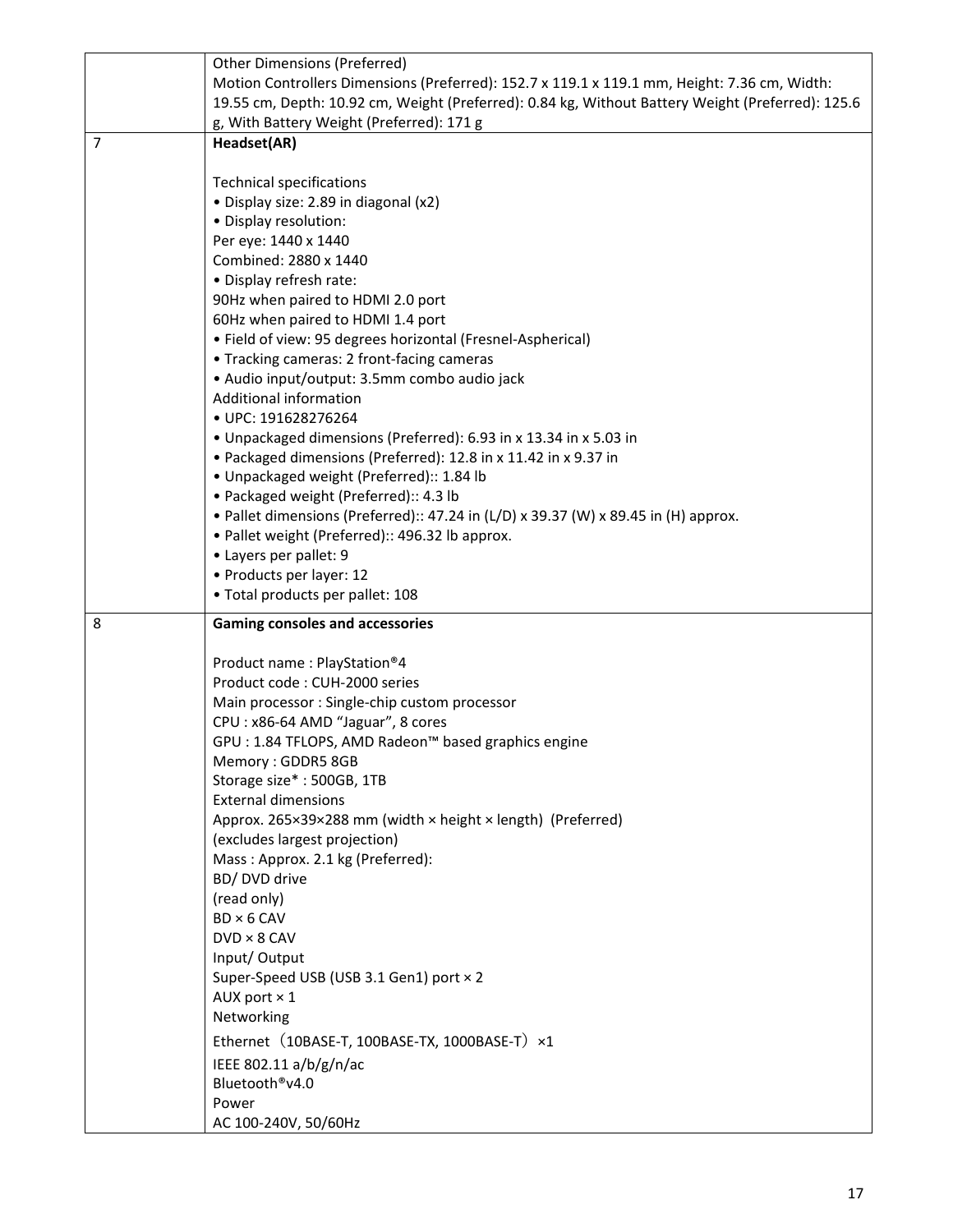|    | Power consumption                                                                                                             |
|----|-------------------------------------------------------------------------------------------------------------------------------|
|    | Max. 165W                                                                                                                     |
|    | <b>Operating Temperature</b>                                                                                                  |
|    | $5 °C - 35 °C$                                                                                                                |
|    | AV output                                                                                                                     |
|    | HDMI™ out port (HDR output supported)                                                                                         |
| 9  | <b>Podcasting kit</b>                                                                                                         |
|    |                                                                                                                               |
|    | Frequency Range Mic Inputs: 20 Hz - 20 kHz, -3dB at 20 Hz (high-pass filter)                                                  |
|    |                                                                                                                               |
|    | Monitor Outputs: 20 Hz - 20 kHz better than ±0.5dB<br>Input Impedance 600Ω (Mic Preamplifiers)                                |
|    | Equivalent Noise -125dBA (A-Weighted, measured as per IEC651)                                                                 |
|    | Maximum Output Level +3dBu (Monitor Outputs)                                                                                  |
|    | Headphone Output Power Max output power at 1% THD: $32\Omega \rightarrow 220$ mW   $300\Omega \rightarrow 31$ mW              |
|    | Dynamic Range 100 dBA (Mic Preamplifiers)                                                                                     |
|    | Gain Range 0dB - 55dB (Mic Preamplifiers)                                                                                     |
|    | Power Requirements External DC power supply 12 - 15v DC, 1A                                                                   |
|    | Output Connection USB-C, 1/4" Balanced TRS STEREO (Monitor Outputs)                                                           |
|    | <b>Computer Connectivity USB</b>                                                                                              |
|    | Bit Depth 24-Bit                                                                                                              |
|    | Sample Rates 48 kHz                                                                                                           |
|    | Storage microSD™ card slot, 512MB internal memory for storing sounds for programmable pads                                    |
|    | OS Requirements macOS 10.11                                                                                                   |
|    |                                                                                                                               |
|    | Windows 10                                                                                                                    |
|    | <b>Mechanical Specification</b>                                                                                               |
|    | <b>Colour Black</b>                                                                                                           |
|    | Weight (g) 1980 (Preferred):                                                                                                  |
|    | Dimensions (L x W x H, mm) 350 x 275 x 82 (Preferred):                                                                        |
|    | Packed Weight (g) 2850 (Preferred):                                                                                           |
|    | Package Dimensions (L x W x H, mm) 412 x 338 x 127 (Preferred):                                                               |
| 10 | Magic Wand, 3D pointer and other accessories                                                                                  |
|    |                                                                                                                               |
| 11 | <b>VR ready Desktops</b>                                                                                                      |
|    |                                                                                                                               |
|    | VR Workstation with Processor: 2X Intel® Xeon® Gold Processor; 18 core                                                        |
|    | Chipset : Intel C621 of higher                                                                                                |
|    | RAM: Min 32 GB,                                                                                                               |
|    | HDD: 1TB SATA SSD                                                                                                             |
|    | Graphics Card: Nvidia Quadro RTX5000, 16GB, DP X 4, Virtual Link (XX20T)                                                      |
|    | Optical Devices: DVD+/-RW                                                                                                     |
|    | Network: integrated Gigabit Ethernet ports Ports: USB 3.0/USB 2.2/Serial/VGA<br>Monitor: 23.8 inch of higher Flicker Free LED |
| 12 | <b>AR ready Desktops</b>                                                                                                      |
|    |                                                                                                                               |
|    | AR Workstation with Processor: Quad Core Intel i7 ; Supports ECC Memory, HDD: 1TB SATA SSD                                    |
|    | Graphics Card: Nvidia GE Force 3060, 8GB, DP X 4, Virtual Link (XX20T)                                                        |
|    | Optical Devices: DVD+/-RW                                                                                                     |
|    | Network: integrated Gigabit Ethernet ports Ports: USB 3.0/USB 2.2/Serial/VGA                                                  |
|    | Monitor: 23.8 inch, or higher Flicker Free LED                                                                                |
|    |                                                                                                                               |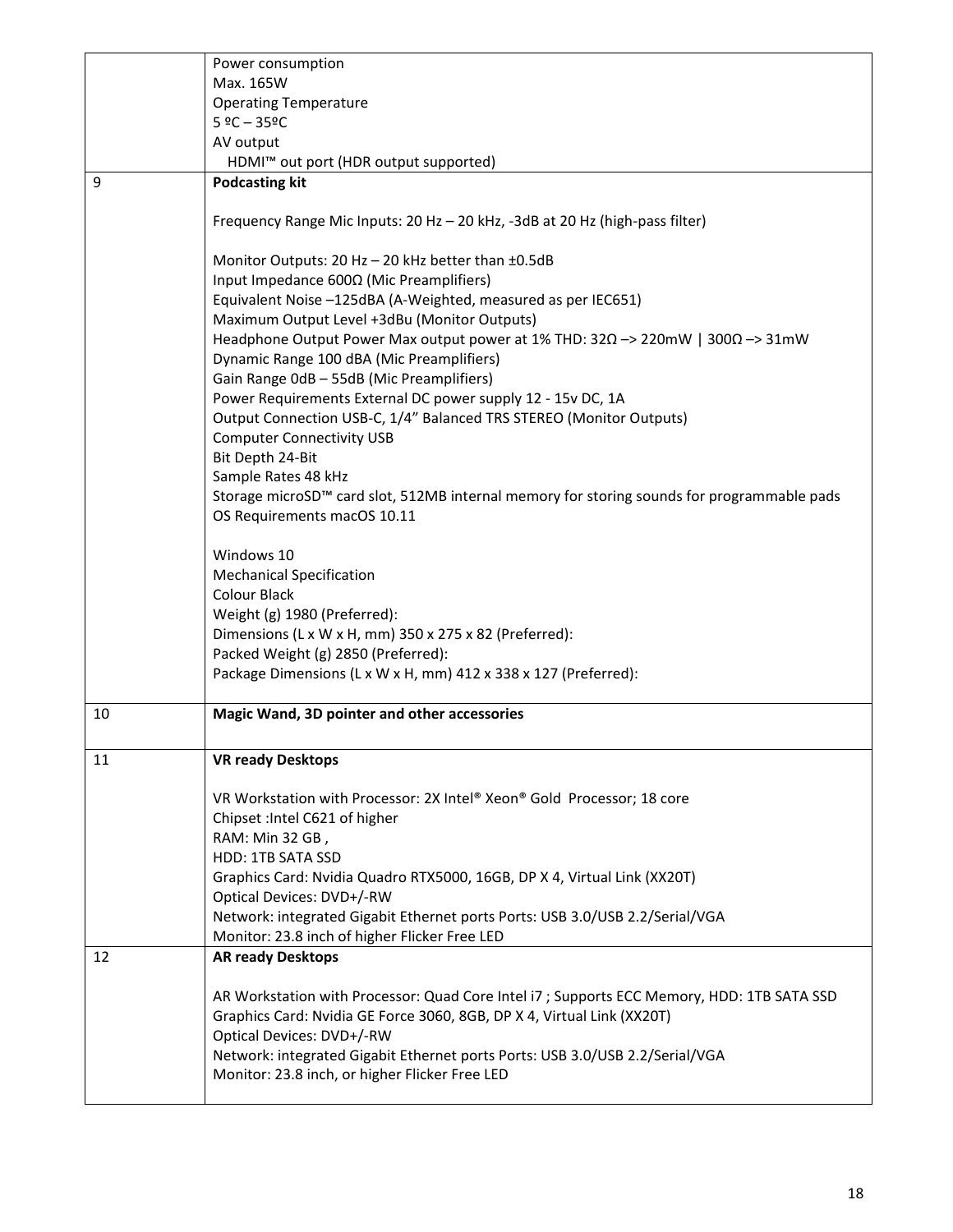| 13                   | <b>Interactive VR chair</b>                                                                                                                       |
|----------------------|---------------------------------------------------------------------------------------------------------------------------------------------------|
|                      |                                                                                                                                                   |
|                      | • Motorized features enhance and transform all types of VR experiences                                                                            |
|                      | • Roto VR Head Tracker enables 360 degrees exploration in complete comfort                                                                        |
|                      | • Feel the experience with Roto VR Simulator Double Rumble Packs                                                                                  |
|                      | · Roto's accessories to enhance VR experience.                                                                                                    |
|                      | . Walk (whilst seated) using the Roto VR Touch Pedals                                                                                             |
|                      | . Full HMD compatibility and upgradable with Roto VR Cable Magazines                                                                              |
|                      | • Cable Magazine upgrades are coming soon.                                                                                                        |
|                      | • Compatible headsets are HTC Vive, Oculus Quest, Oculus Go, Oculus Rift CV1.                                                                     |
|                      |                                                                                                                                                   |
| 14                   | <b>5KVA UPS</b>                                                                                                                                   |
|                      | Online UPS with PWM Technology suitable for single Phase AC input voltage                                                                         |
|                      | UPS shall be housed in rugged enclosure made of M.S. Sheet 1.2 mm (minimum) thick, aesthetically<br>finished, duly pre-treated and powder coated. |
|                      | UPS shall be free from workmanship defects, sharp edges, nicks, scratches, burs etc. All fasteners                                                |
|                      | shall be fixed properly. The equipment shall be complete with all parts and all parts shall be                                                    |
|                      | functional                                                                                                                                        |
|                      | Enclosures shall conform to protection requirement of IP2L1 to ISI:3947 (Part 1)/1993 (reaffirmed<br>1998)                                        |
| Certifications       | UPS should meet CE and ROHS standards (Pls submit certificates along with bid)                                                                    |
| <b>Bypass Switch</b> | Manual and Static by-pass switch shall be provided for maintenance of UPS with provision for                                                      |
|                      | Enable/Disable of Bypass mode                                                                                                                     |
|                      | UPS shall supply output power and charging current at the same time                                                                               |
| Switching            | Switching Device shall be IGBT                                                                                                                    |
| Device               |                                                                                                                                                   |
|                      | Switching frequency shall be 19 KHz or above                                                                                                      |
|                      | UPS shall be provided with USB & serial communication port RS 232 for computer interface for                                                      |
|                      | data exchange of electrical parameters of UPS like voltage, current, frequency, charging status,                                                  |
|                      | mode of operation etc.                                                                                                                            |
| Rating               | The rating specified is a unity power factor                                                                                                      |
| <b>INPUT</b>         |                                                                                                                                                   |
| Voltage Range        | $160 V - 280 V$                                                                                                                                   |
| Frequency            | 50 Hz +/- 10% Hz                                                                                                                                  |
| Range                |                                                                                                                                                   |
| Phase                | Single Phase AC                                                                                                                                   |
| <b>OUTPUT</b>        |                                                                                                                                                   |
| Voltage              | 230 V +/-2% (with alternative setting for 220V +/-2%)                                                                                             |
| Regulation           |                                                                                                                                                   |
| Output               | 50 Hz +/- 1 Hz Single Phase (In inverter mode)                                                                                                    |
| Frequency            |                                                                                                                                                   |
| Voltage              | From on load to full load Should be within +/-1% in both the cases, UPS shall also have facility for                                              |
| regulation           | operation in synchronous mode in which output frequency shall be same as that of mains                                                            |
|                      | frequency                                                                                                                                         |
| Harmonic             | 3% max. on resistive load                                                                                                                         |
| Distortion           |                                                                                                                                                   |
| Communication        | Fully functional SNMP card required; RS 232 & USB port with software for UPS status monitoring                                                    |
| Efficiency           | At rated Output voltage and Frequency                                                                                                             |
| Inverter             | 90% (min)                                                                                                                                         |
| Overall              | 85% (min)                                                                                                                                         |
| Power Factor         |                                                                                                                                                   |
| Load Power           | Better than 0.65 lagging                                                                                                                          |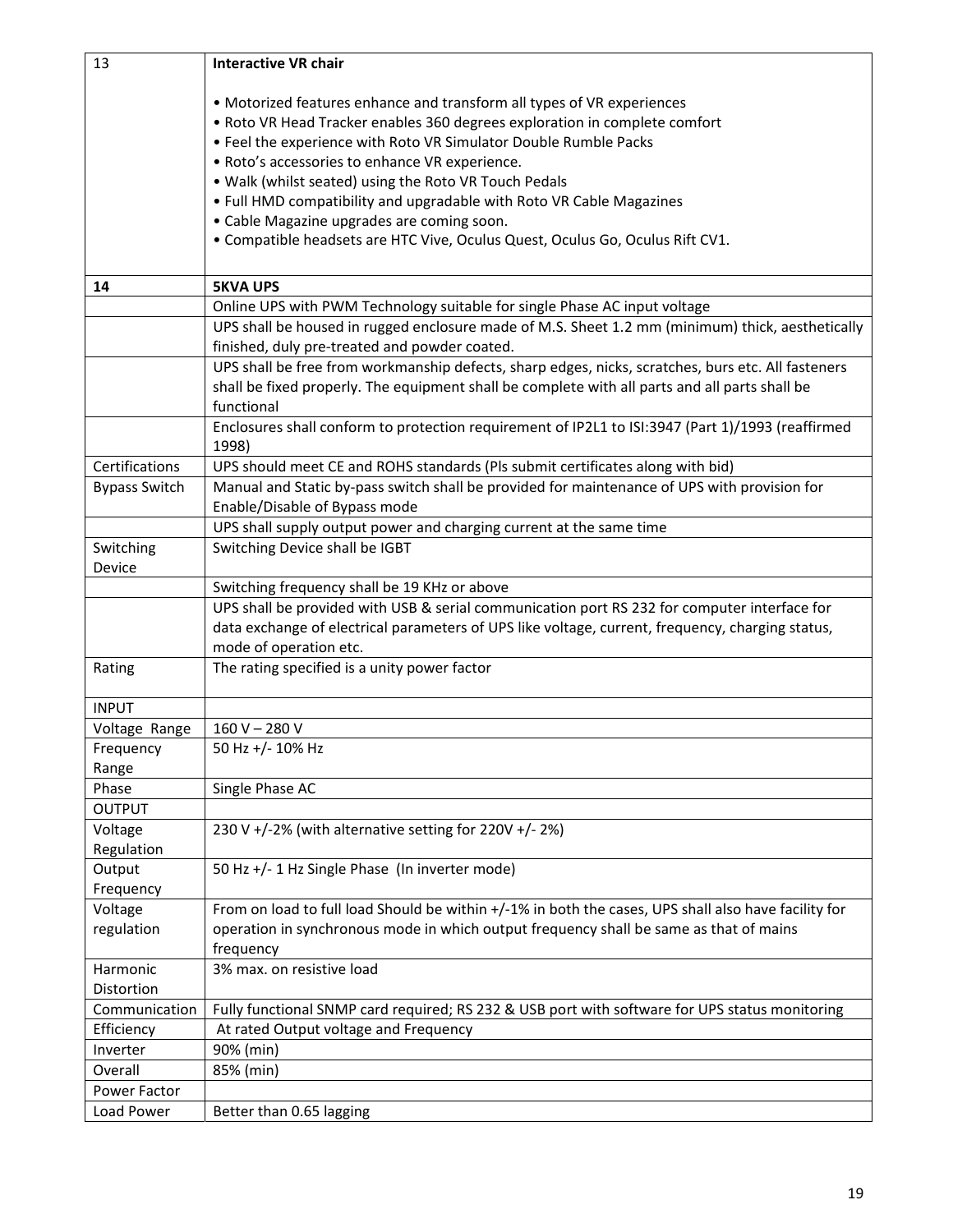| Factor                |                                                                                                                                         |  |  |  |
|-----------------------|-----------------------------------------------------------------------------------------------------------------------------------------|--|--|--|
| UPS power             | Better than 0.9 lagging                                                                                                                 |  |  |  |
| factor                |                                                                                                                                         |  |  |  |
| Over load             | UPS shall withstand 20% overload for 5 minutes and 50% overload for 1 minute                                                            |  |  |  |
| <b>ENVIRONMENT</b>    | Noise Level - less than 55 db at a distance of 1 meter                                                                                  |  |  |  |
| Protection            | Over voltage, short circuit and overload at UPS output terminal, Under voltage at battery terminal,                                     |  |  |  |
|                       | Overshoot and undershoot shall not be greater than 4% of rated voltage for duration of 60 msec                                          |  |  |  |
| Indicators            | Mains Presence, Battery Charging and Discharging, Low battery voltage                                                                   |  |  |  |
| Digital meters        | "Input AC Voltage, Output AC Voltage, I/o Frequency, O/p Frequency, Output Current, Battery                                             |  |  |  |
|                       | Voltage, Load Percentage, Battery Backup available in percentage, (with LED \ LCD display)"                                             |  |  |  |
| Misc                  | ECO Mode Operation with Enable/Disable function                                                                                         |  |  |  |
|                       | Emergency Power Off (EPO)                                                                                                               |  |  |  |
|                       | UPS to be compatible with DG supply                                                                                                     |  |  |  |
|                       | Cables: With all necessary cables and plug and Battery links                                                                            |  |  |  |
|                       | Rack: Suitable Metallic Rack for housing of SMF Batteries to be provided                                                                |  |  |  |
| <b>Battery Detail</b> | 8000 VAH for 5 KVA - 60 min                                                                                                             |  |  |  |
| <b>Battery Type</b>   | Sealed Maintenance Free (VRLA)                                                                                                          |  |  |  |
| <b>Battery Make</b>   | Battery Sr. No on OEM Letter Head with Warranty Assurance of 1 years at the time of delivery)                                           |  |  |  |
| 15                    | <b>VR Headset PC version</b>                                                                                                            |  |  |  |
|                       |                                                                                                                                         |  |  |  |
|                       | Headset:                                                                                                                                |  |  |  |
|                       | Screen: Dual OLED 3.5" diagonal                                                                                                         |  |  |  |
|                       | Resolution:1440 x 1600 pixels per eye (2880 x 1600 pixels combined)                                                                     |  |  |  |
|                       | Refresh rate: 90 Hz                                                                                                                     |  |  |  |
|                       | Field of view :110 degree                                                                                                               |  |  |  |
|                       | Audio:Hi-Res-certified headset, Hi-Res-certified headphone (removable), High-impedance<br>headphone support,                            |  |  |  |
|                       |                                                                                                                                         |  |  |  |
|                       | Enhanced headphone ergonomics                                                                                                           |  |  |  |
|                       | input: Dual Integrated microphones<br>sensors:SteamVR Tracking, G-sensor, Gyroscope, Proximity, Eye Comfort Setting (IPD), Eye tracking |  |  |  |
|                       |                                                                                                                                         |  |  |  |
|                       | Controller specs:                                                                                                                       |  |  |  |
|                       | sensor:SteamVR Tracking 2.0                                                                                                             |  |  |  |
|                       | Input:Multifunctiontrackpad,Gripbuttons,Dual-stage trigger,Systembutton,Menu button                                                     |  |  |  |
|                       | Connections: Micro USB charging ports                                                                                                   |  |  |  |
|                       |                                                                                                                                         |  |  |  |
|                       | <b>Eye Tracking Specs:</b>                                                                                                              |  |  |  |
|                       | Gaze data output frequency (binocular):120Hz                                                                                            |  |  |  |
|                       | Calibaration: 5 point                                                                                                                   |  |  |  |
|                       | Data output (eye information): Timestamp (device and system), Gaze                                                                      |  |  |  |
|                       | origin, Gazedirection, Pupilposition, Pupilsize, Eye openness                                                                           |  |  |  |
|                       |                                                                                                                                         |  |  |  |
|                       |                                                                                                                                         |  |  |  |
| 16                    | <b>AR/MR spectacles</b>                                                                                                                 |  |  |  |
|                       |                                                                                                                                         |  |  |  |
|                       | display: equivalent of 640 x 360 screen                                                                                                 |  |  |  |
|                       | Audio: speaker                                                                                                                          |  |  |  |
|                       | sensors: ambient light sensor, a digital compass, a wink sensor, and a blink sensor<br>Wifi connectivity                                |  |  |  |
|                       | Camera: support for still images and video                                                                                              |  |  |  |
|                       | storage: 16 GB or higher                                                                                                                |  |  |  |
|                       |                                                                                                                                         |  |  |  |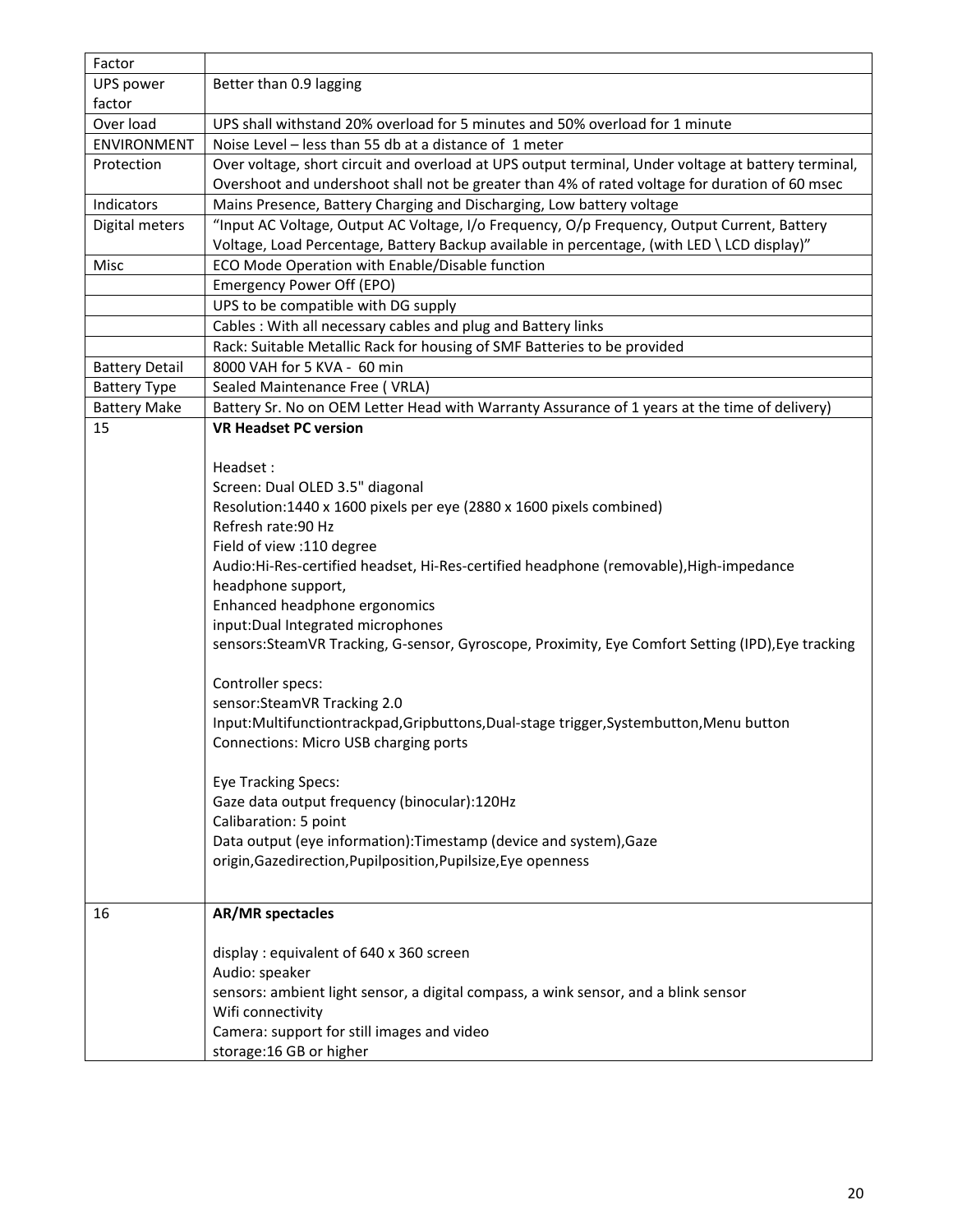| 17 | 55" Touch Display                                                                             |
|----|-----------------------------------------------------------------------------------------------|
|    | Technology : LED Backlit                                                                      |
|    | Screen Size: 55" or higher                                                                    |
|    | Screen Type: Touch                                                                            |
|    | Panel Technology : In Plane Switching (IPS)                                                   |
|    | Orientation : Landscape                                                                       |
|    | Native Resolution (Pixels): 3840 x 2160 (UHD)                                                 |
|    | Aspect Ratio: 16:9                                                                            |
|    | Brightness (Nits) Minimum : 350                                                               |
|    | Viewing Angle (Horizontal: Vertical)<br>178:178                                               |
|    | Number of Speakers: 2<br>Arrangement of Speakers: Inbuilt                                     |
|    | BIS Registration under CRS of Meity : Yes                                                     |
|    | Power Supply<br>230 V AC, 50 Hz                                                               |
| 18 | <b>USB HDD 2TB</b>                                                                            |
|    |                                                                                               |
|    | Digital Storage Capacity 2 TB                                                                 |
|    | Compatible Devices Laptop, Desktop                                                            |
|    | Hard Disk Interface USB 2.0/3.0                                                               |
| 19 | Speaker 4.1 with Bluetooth                                                                    |
|    | Speaker Type Main Speaker                                                                     |
|    | Amplification Method Passive Speaker<br>If Powered, Amplifier Class Class A                   |
|    | <b>Configuration One Way</b>                                                                  |
|    | Number of Speakers 1                                                                          |
|    | Frequency Response (Hz) 20-20,000 Hz                                                          |
|    | Low Frequency Unit with Size in Inches 65                                                     |
|    | High Frequency Unit with Size in inches 85                                                    |
|    | Sound Pressure Level (SPL) (1W/1m) (dB) 96                                                    |
|    | Maximum Level Sound Pressure Level (dB) 25                                                    |
|    | <b>LED Indicators Yes</b>                                                                     |
| 20 | <b>Tripod Stand</b>                                                                           |
|    | Components of Mini Extension Pole Cum Tripod / Shooting Grip for Action Camera Extension Pole |
|    | Cum Tripod, Swivel Base with Thumb Screw / Fixing mechanism, Remote Control Mount, Wrist      |
|    | Lanyard                                                                                       |
|    | Twist-lock design for quick and easy use Yes                                                  |
|    | Adjustable length Yes                                                                         |
|    | <b>Built-in Tripod Yes</b>                                                                    |
|    | Height of the Pole in Collapsed condition 200 millimeter                                      |
|    | Height of the Pole in extended condition 225 millimeter                                       |
|    | Material of the pole Steel<br>Water resistant Pole Yes                                        |
|    | OEM part number 19                                                                            |
|    | Compatible Model of Action Camera supported 19                                                |
|    | Additional Features, if any 19                                                                |
|    | List of Items and Quantity of each item included in the offer 18                              |
| 21 | <b>Motion Sensor</b>                                                                          |
|    | USB accessory to capture hand and finger gestures                                             |
|    |                                                                                               |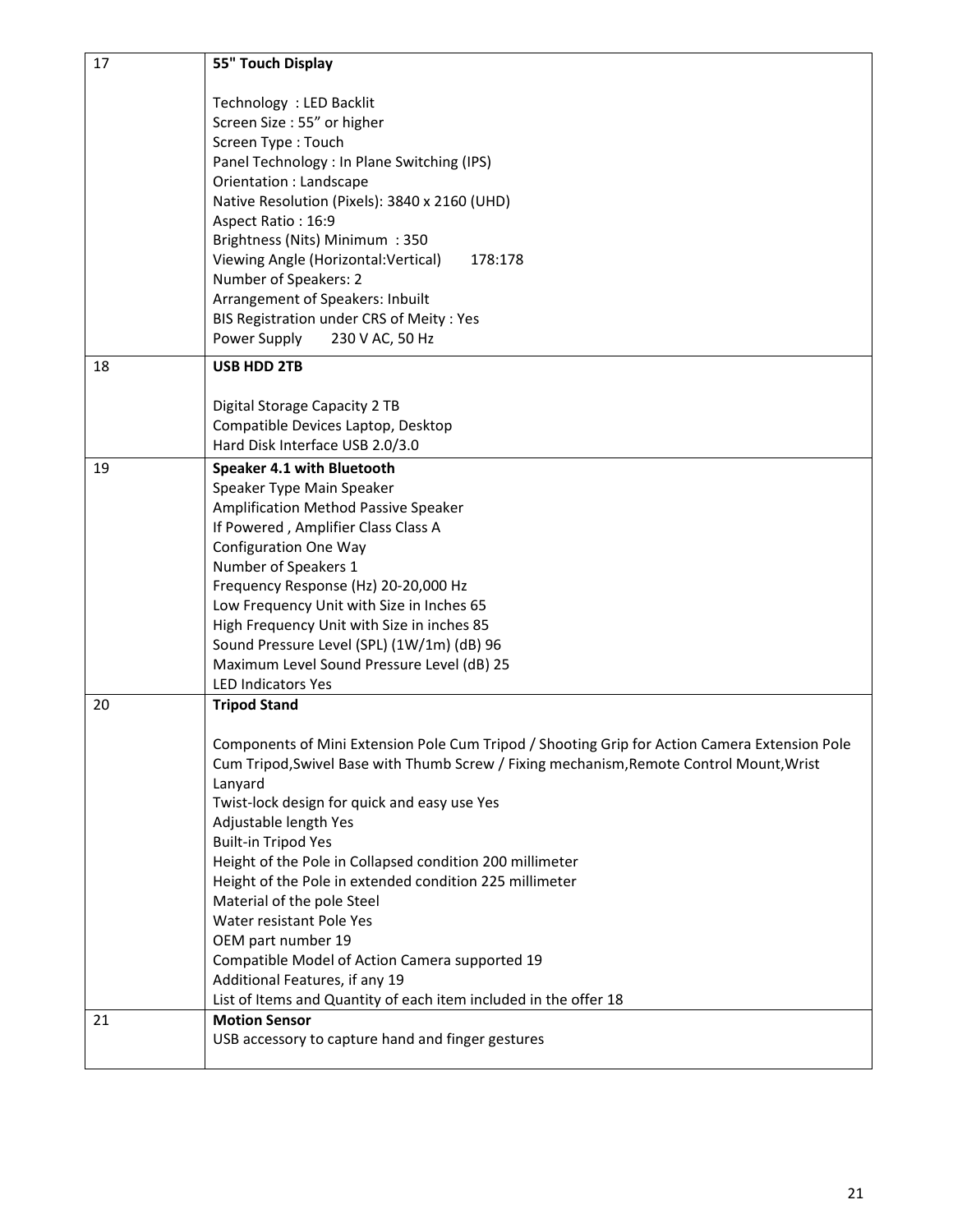64GB Storage or higher USB 3.0

## **Note : All the proposed hardware should be compatible with offered software framework/tool/module/application to impart the training as proposed in scope of work.**

| 1. Training                                                                         |                                                                                                                                                                                                                                                                                                                                                                              |
|-------------------------------------------------------------------------------------|------------------------------------------------------------------------------------------------------------------------------------------------------------------------------------------------------------------------------------------------------------------------------------------------------------------------------------------------------------------------------|
|                                                                                     |                                                                                                                                                                                                                                                                                                                                                                              |
| Overall<br>Program                                                                  | These program courses shall be offered to students (from both Engineering and Non-Engineering<br>domains) in varying formats and duration in the field of AR/VR                                                                                                                                                                                                              |
| Global<br>Recognition<br>for the<br>Certificate /<br>Digital Badge<br>for Students: | The coveted Digital Badge directly issued by the industry partner and recognized globally shall be<br>awarded to all students passing the program. The students shall be able to display/showcase the<br>Digital badge on their email closing information, Social media platforms and Electronic resume.                                                                     |
| Train the<br>Teachers'<br>program:                                                  | Train the Teachers' program conducted by industry subject matter experts (on each of the<br>specialization subjects) for selected faculty members, who will also be awarded certificates on<br>successful completion of Train the Teacher's program, to ensure smooth transition, delivery and<br>management of the new curriculum.                                          |
| Lab<br>Guidance &<br>Support:                                                       | Industry experts' guidance in setting up the required Labs.                                                                                                                                                                                                                                                                                                                  |
| Project<br><b>Based</b><br>Learning:                                                | The focus on projects and applied learning shall be offered from the very beginning. The theory<br>courses shall be augmented by adequate project and applied work, which will help the students apply<br>the knowledge they gain in classroom.                                                                                                                              |
| Vibrant<br>Concurrency<br>of<br>Courseware:                                         | The programs and courses offered shall be regularly reviewed and adjusted at the periodic intervals<br>for their concurrency.                                                                                                                                                                                                                                                |
| Online &<br>Printed                                                                 | The program courseware must be made available to participating students in online mode and a set<br>of printed copies of the courseware made available for faculty reference.                                                                                                                                                                                                |
| Courseware<br>availability:                                                         | The online platform must have the ability to accurately track how much of the course has been<br>completed by the student.                                                                                                                                                                                                                                                   |
|                                                                                     | The online platform must produce a course report displaying the student's grade on each of the<br>activities along with the date of completion.                                                                                                                                                                                                                              |
|                                                                                     | It must be able to support interactive self-assessment for each of the courses.                                                                                                                                                                                                                                                                                              |
|                                                                                     | Facilitate online Discussion Forum.                                                                                                                                                                                                                                                                                                                                          |
|                                                                                     | It must have the ability for online submission of Assignments by the students.                                                                                                                                                                                                                                                                                               |
|                                                                                     | Must have the ability to track the course completion by the student.                                                                                                                                                                                                                                                                                                         |
| Course<br>Module                                                                    | Training must be provided to participants in a batch of 30 participants. Probable topics for the training<br>can further be refined as per industry need and standards.<br>Module-1 (Introduction to AR/VR, Unity software and working with AR/VR devices)<br>Duration: 40 Hrs.<br>Module-2 (Application/Project development using Unity Software and integration with AR/VR |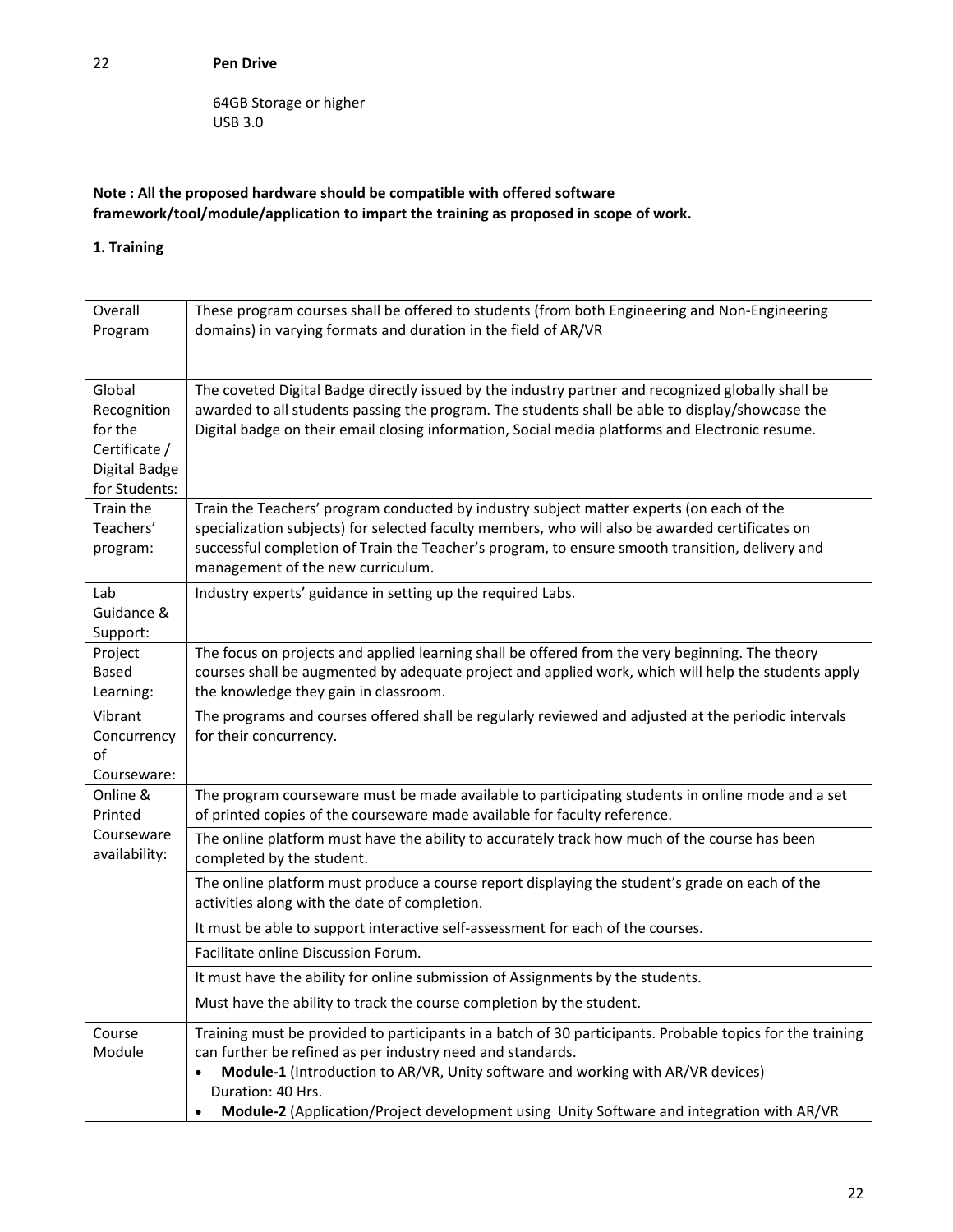| devices)                                                                                            |
|-----------------------------------------------------------------------------------------------------|
| Duration: 40 Hrs                                                                                    |
| Content of each module should be finalized through collaboration of faculties and industry experts. |
| Total participants for Module-1: 90 (60 students + 30 faculties)                                    |
| Total participants for Module-2: 90 (60 students + 30 faculties)                                    |
|                                                                                                     |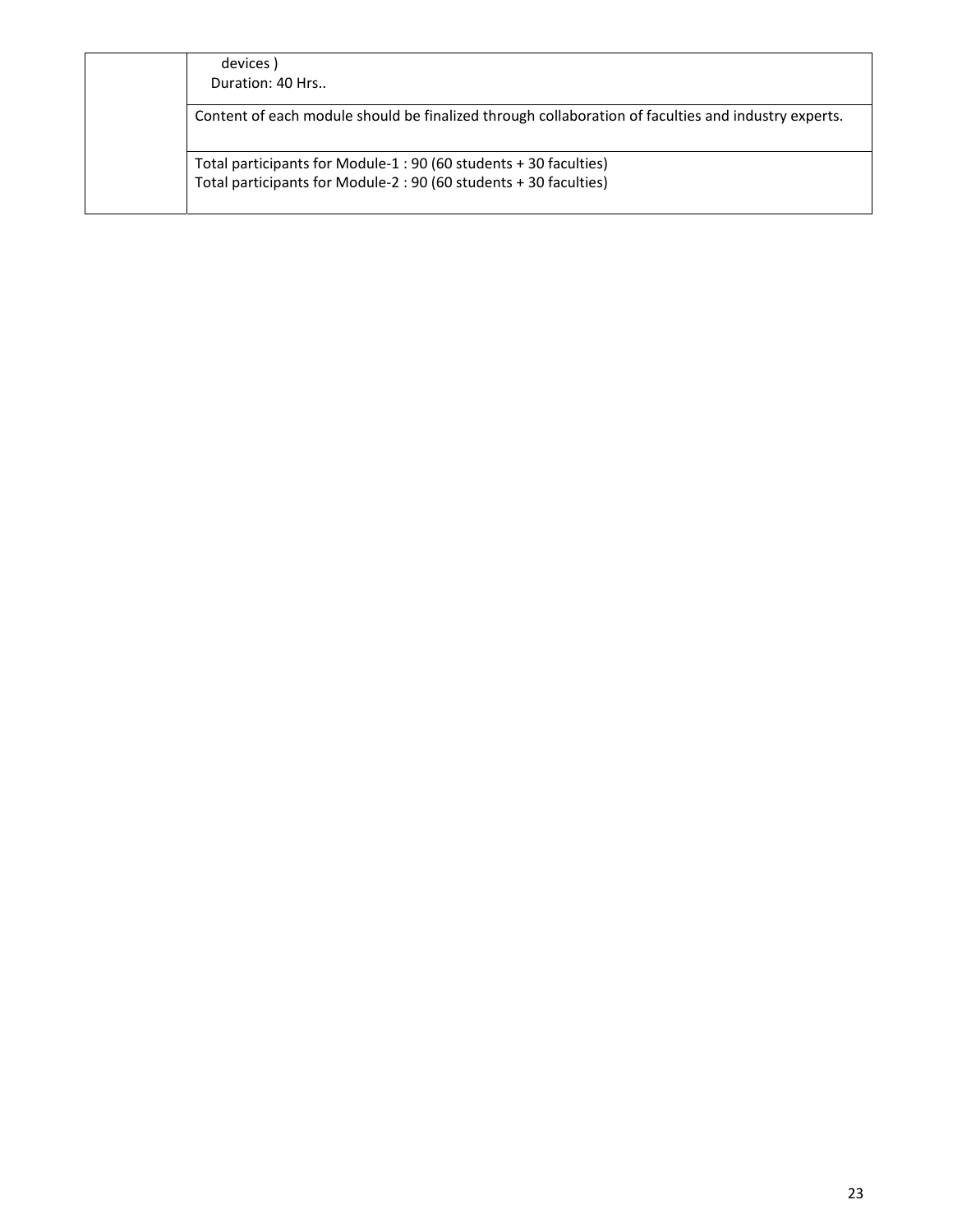## **A) Hardware Cost :**

| Sr<br><b>No</b> | <b>Item Name</b>                             | Quantity     | Unit price in<br>RS. with tax | <b>Total price in</b><br>Rs.<br>with tax |
|-----------------|----------------------------------------------|--------------|-------------------------------|------------------------------------------|
| 1.              | Mid-Range Server                             | $\mathbf{1}$ |                               |                                          |
| 2.              | Laptop                                       | 5            |                               |                                          |
| 3.              | Headset for virtual reality experience       | 30           |                               |                                          |
| 4.              | Tablet (VR ready)                            | 5            |                               |                                          |
| 5.              | 3-D and 360° cameras                         | 5            |                               |                                          |
| 6.              | Headset(MR)                                  | 5            |                               |                                          |
| 7.              | Headset(AR)                                  | 5            |                               |                                          |
| 8.              | Gaming consoles and accessories              | 5            |                               |                                          |
| 9.              | Podcasting kit                               | 5            |                               |                                          |
| 10              | Magic Wand, 3D pointer and other accessories | $\mathbf{1}$ |                               |                                          |
|                 | 11 VR ready Desktops                         | 15           |                               |                                          |
|                 | 12 AR ready Desktops                         | 15           |                               |                                          |
|                 | 13 Interactive VR chair                      | 1            |                               |                                          |
|                 | <b>14 UPS</b>                                | 1            |                               |                                          |
|                 | 15 VR Headset PC version                     | 5            |                               |                                          |
|                 | 16 AR/MR spectacles                          | 5            |                               |                                          |
|                 | 17 55" Touch Display                         | $\mathbf{1}$ |                               |                                          |
|                 | 18 USB HDD 2TB                               | 1            |                               |                                          |
|                 | 19 Speaker 4.1 with Bluetooth                | 1            |                               |                                          |
|                 | 20 Tripod Stand                              | 5            |                               |                                          |
|                 | 21 Motion Sensor                             | 5            |                               |                                          |
| 22              | Pen drive                                    | 2            |                               |                                          |
|                 | <b>Total A</b>                               |              |                               |                                          |

## **B ) Miscellaneous / site preparation Cost :**

| Sr.<br>No.     | <b>Item Name</b>                                                                                                                                            | <b>Item Description</b> | Qty            | Unit price<br>in Rs. with<br>tax | <b>Total price</b><br>in Rs.<br>with tax |
|----------------|-------------------------------------------------------------------------------------------------------------------------------------------------------------|-------------------------|----------------|----------------------------------|------------------------------------------|
| 1              | Air condition<br>split AC with invertor with Min. 3  <br>star rating)                                                                                       | $1.5$ ton               | $\overline{2}$ |                                  |                                          |
| $\overline{2}$ | Air condition for computer lab<br>split AC with invertor with Min. 3<br>star rating)                                                                        | 2 ton                   | 7              |                                  |                                          |
| 3              | Necessary Electrification with<br>standard ISI make<br>cable/plug/socket/switch to be<br>done in a lab for required items to<br>be supplied under this bid. |                         | 100            |                                  |                                          |
| 4              | projector                                                                                                                                                   | With screen             | $\mathfrak{p}$ |                                  |                                          |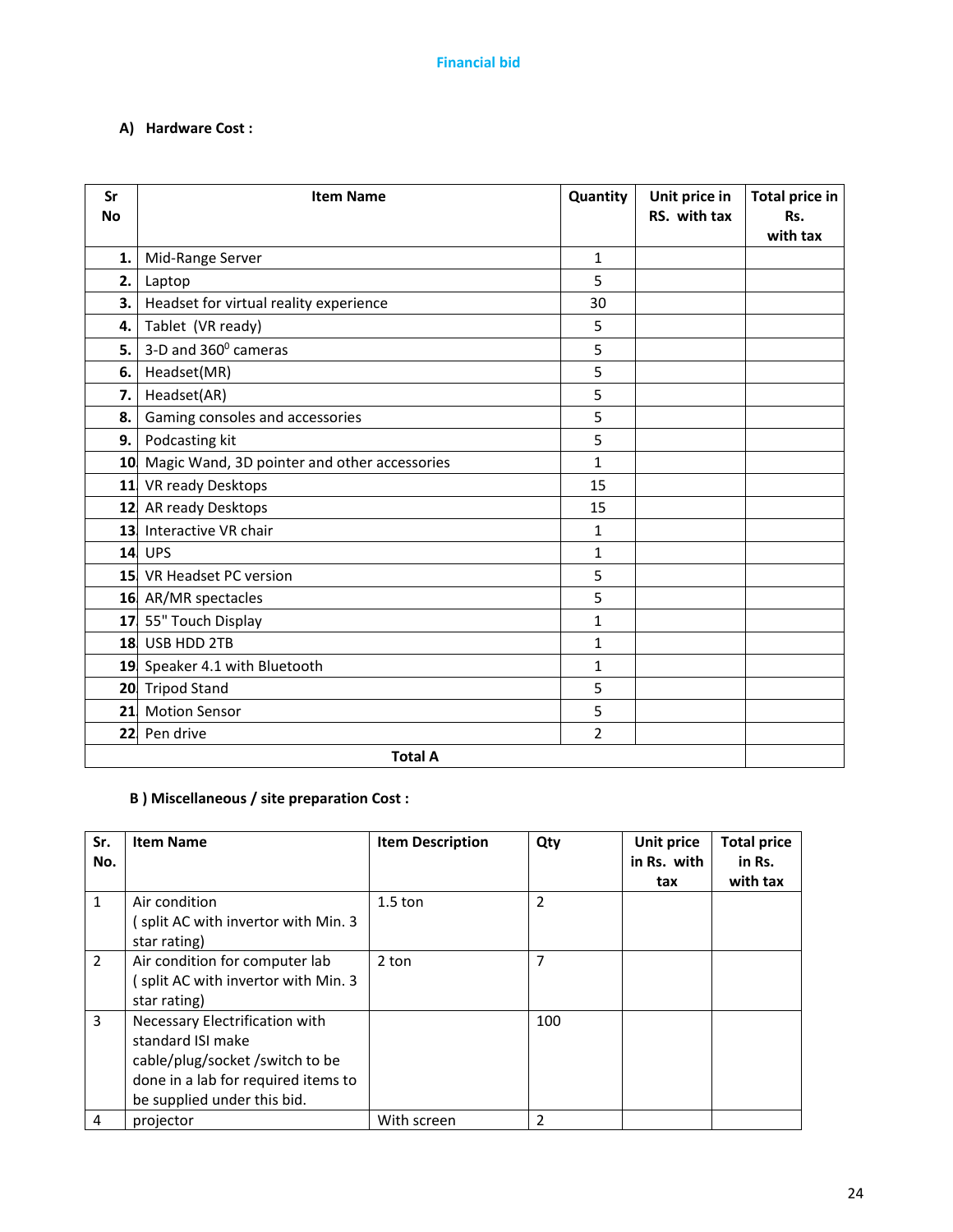| 5 | Multi-functional Duplex printer                                                                                                                                                            |                | 4 |  |
|---|--------------------------------------------------------------------------------------------------------------------------------------------------------------------------------------------|----------------|---|--|
|   | without fax (Print, scan, Copy)                                                                                                                                                            |                |   |  |
| 6 | Soft board                                                                                                                                                                                 | 3 feet x4 feet | 8 |  |
| 7 | White board                                                                                                                                                                                | 2 feet x2 feet | 4 |  |
| 8 | Steel cupboard                                                                                                                                                                             |                | 8 |  |
| 9 | Required network cabling with 3<br>no. 24 port switch with all<br>accessories along with cable<br>laying. (including I/O, Patch cords<br>etc) for 60 points at various<br><b>locations</b> |                |   |  |
|   |                                                                                                                                                                                            | <b>Total B</b> |   |  |

# **C)Training Cost**

| Sr.<br>No. | <b>Item Name</b>                                                 | price in Rs.<br>with tax |
|------------|------------------------------------------------------------------|--------------------------|
| 1          | Training for faculty and students for the period of 3 years      |                          |
|            | Total participants for Module-1: 90 (60 students + 30 faculties) |                          |
|            | Total participants for Module-2: 90 (60 students + 30 faculties) |                          |
|            | <b>Total C</b>                                                   |                          |

| Grand total (A+B+C) |  |
|---------------------|--|
|                     |  |

# **Note: For QCBS evaluation, lowest of Grand total (A + B + C): L1 will be awarded 100% score.**

In financial bid, bidders will have to submit detailed price breakup for item wise rates quoted as per Performa given in above tables.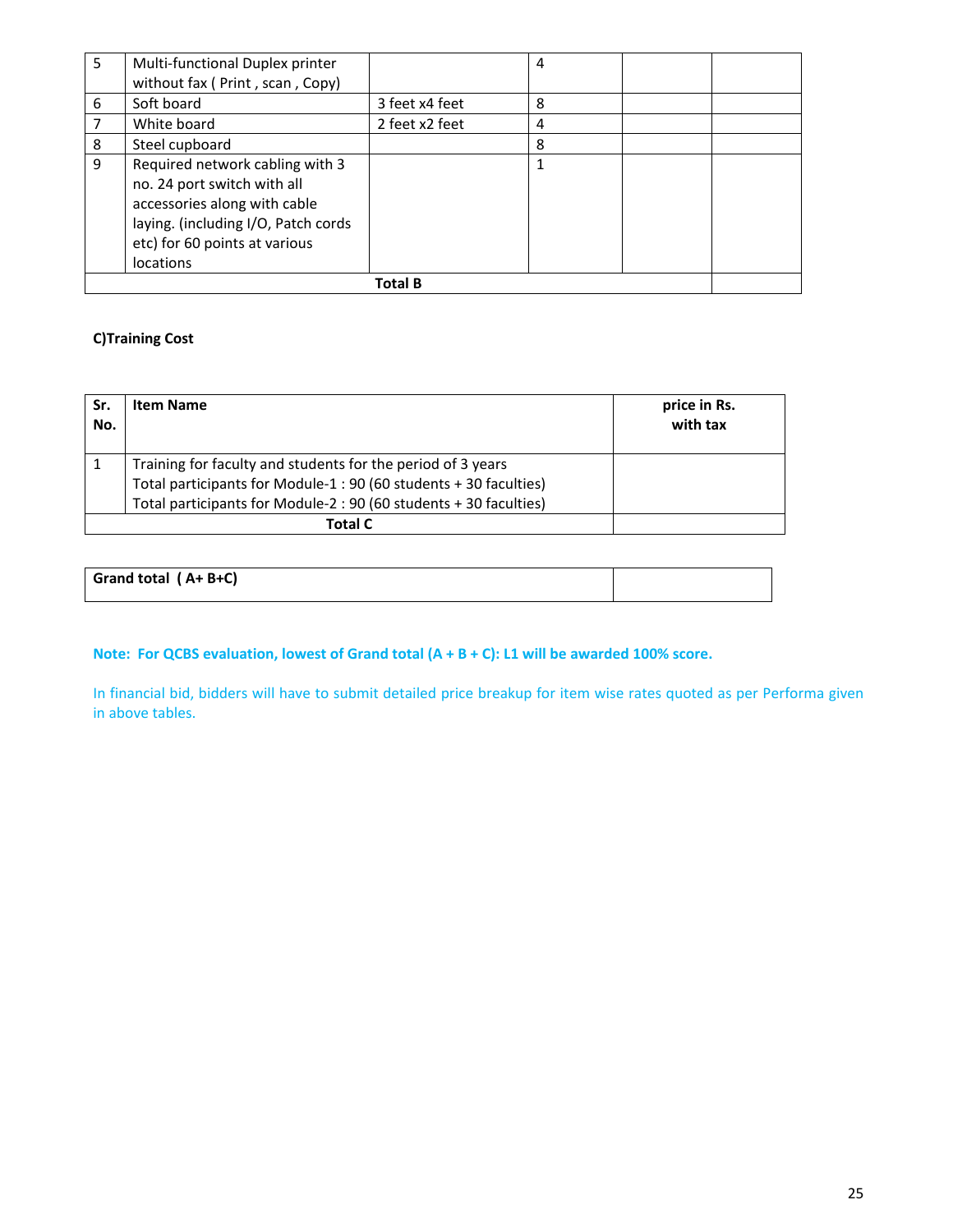Evaluation Technical Assessment (Submit Documents in the bid online on GeM portal)

|    | <b>Criteria</b>                                                                                                                                                                                                                                                                                           | <b>Maximum</b> |
|----|-----------------------------------------------------------------------------------------------------------------------------------------------------------------------------------------------------------------------------------------------------------------------------------------------------------|----------------|
|    |                                                                                                                                                                                                                                                                                                           | score          |
| a) | TEAM STRUCTURE & EMPLOYEE DETAILS & Company Profile<br>Details about the business clients (national and international) that the sole bidder/ lead<br>bidder in case of consortium/training provider is closely engaged with-in various<br>capacities in the different Industries/Universities/Institutes. | 10             |
|    | b) The proposal suggests a suitable team will be employed to deliver the required works for<br>installation and configuration.                                                                                                                                                                            | 05             |
|    | c) The Tenderer's proposals for managing the different stages of the Contract are appropriate<br>and adds value.                                                                                                                                                                                          | 05             |
|    | <b>QUALITY ASSURANCE</b>                                                                                                                                                                                                                                                                                  |                |
|    | a) Providing the effective way of utilizing all equipments/items/software and a 'round the<br>clock' call handling service with commitment from OEM                                                                                                                                                       | 10             |
| b) | Access to equipment/item/materials in case of failure of such item and Systematic work<br>plan for post-inspections, and performance assessment.                                                                                                                                                          | 05             |
|    | c) Commitment to delivering a quality service and support from OEM                                                                                                                                                                                                                                        | 05             |
|    | <b>SERVICING &amp; MAINTENANCE</b>                                                                                                                                                                                                                                                                        |                |
|    | a) Bidder/OEM have sufficient knowledge to service, and diagnose of faults in equipments,<br>training modules and debugging the code.                                                                                                                                                                     | 10             |
|    | b) Previous experience of providing the required services of similar nature to sites with a<br>varying range of customer counts.                                                                                                                                                                          | 10             |
|    | Training, Post Training REPORTING and support                                                                                                                                                                                                                                                             |                |
| a) | The sole bidder/ any consortium member in case of consortium/training provider<br>provided the training modules which are state of art/as per industry requirements.                                                                                                                                      | 5              |
|    | b) The trainer has relevant certificates in the training modules specified.                                                                                                                                                                                                                               | 5              |
| C) | Training plan, Evaluation process and Post evaluation feedback reports available.                                                                                                                                                                                                                         | 10             |
|    | d) Availability of tools for statistical analysis of participants who undertook training.                                                                                                                                                                                                                 | 05             |
|    | d) The details such as the number of trainees trained, employed / job opportunities<br>generated, feedback of trained participants                                                                                                                                                                        | 05             |
| e) | Courses and Course Material should be developed and delivered by Globally<br>renowned Organizations in the IT field.                                                                                                                                                                                      | 10             |

**Bidder should get Minimum 60 marks in technical evaluation to qualify for opening of financial bid.**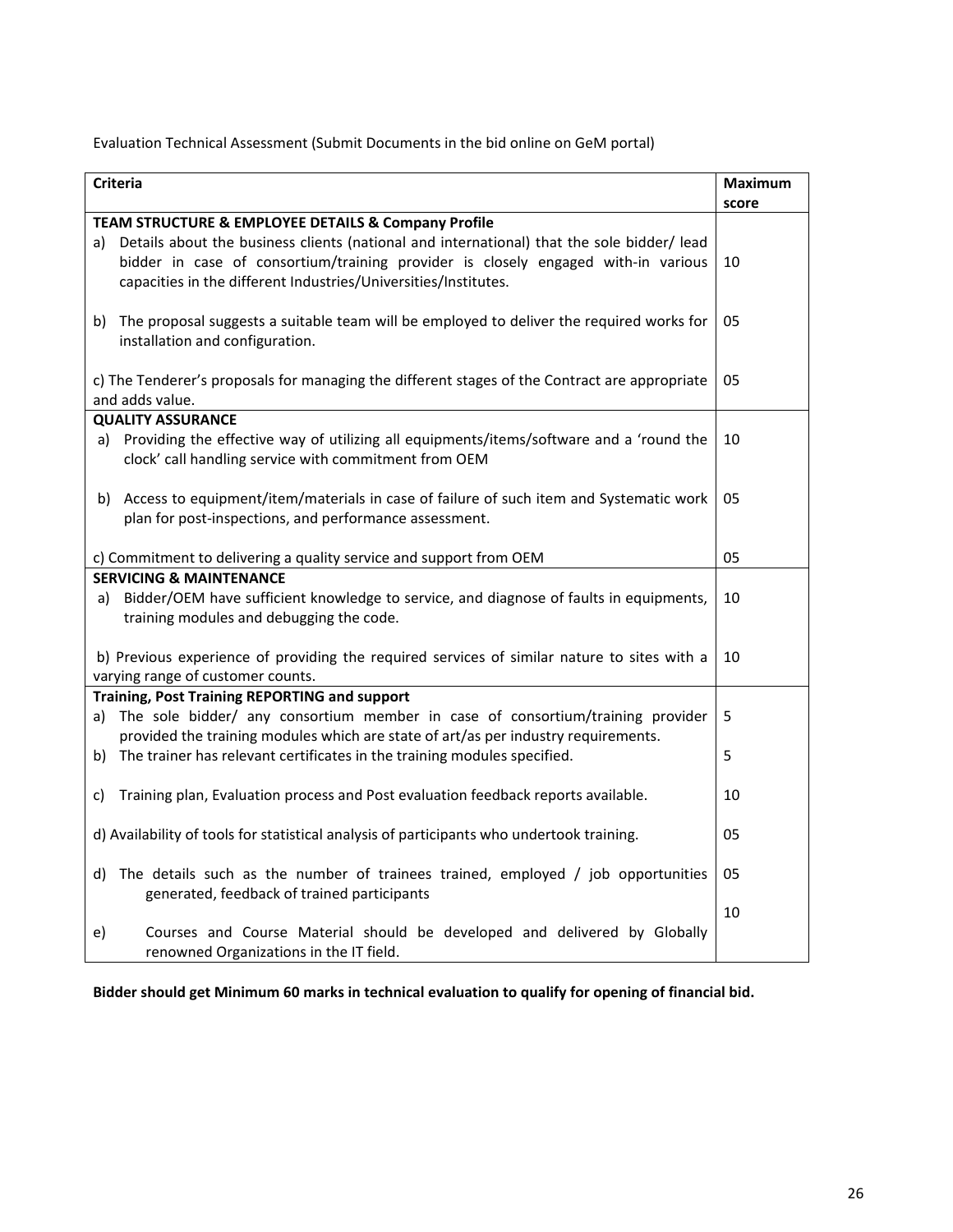## **Lead Bidder and Consortium Member (if applicable) Details to be submitted at the time of bidding :**

<<To be printed on Lead Bidder Company's Letterhead and signed by Authorized Signatory>>

Date:DD/MM/YYYY

**To, <<Name of Dept.>>**

**Subject:**Lead Bidder and Consortium

Dear Sir,

Pleasefindbelowdetailsofleadbidderandotherconsortiummembersforparticipationin"Bid no. \_\_\_\_\_\_\_\_\_\_\_\_\_\_\_.".

NOTE:Tobefilledfortheleadbidderandeachconsortiummember.

| <b>Particulars</b>                                  | LeadB<br>idder | Consortiu<br>m<br>Member |
|-----------------------------------------------------|----------------|--------------------------|
| NameoftheOrganization                               |                |                          |
| TypeofOrganization(PrivateLtd./PublicLimited)       |                |                          |
| CountryofRegisteredOffice                           |                |                          |
| AddressofRegisteredOffice                           |                |                          |
| CompanyRegistrationDetails                          |                |                          |
| DateofRegistration                                  |                |                          |
| DetailsofanyGlobalCertifications(ISO/ITIL/Commaetc. |                |                          |
| GSTNumber                                           |                |                          |
| PAN/Equivalent                                      |                |                          |
| AddressofRegisteredOfficeinIndia                    |                |                          |
| No.ofYearsofOperationinIndia                        |                |                          |
| StakeinConsortium(%)                                |                |                          |
| AuthorizedSignatoryName                             |                |                          |
| AuthorizedSignatoryDesignation                      |                |                          |
| AuthorizedSignatoryContactDetails                   |                |                          |

Thanking you,

Yours faithfully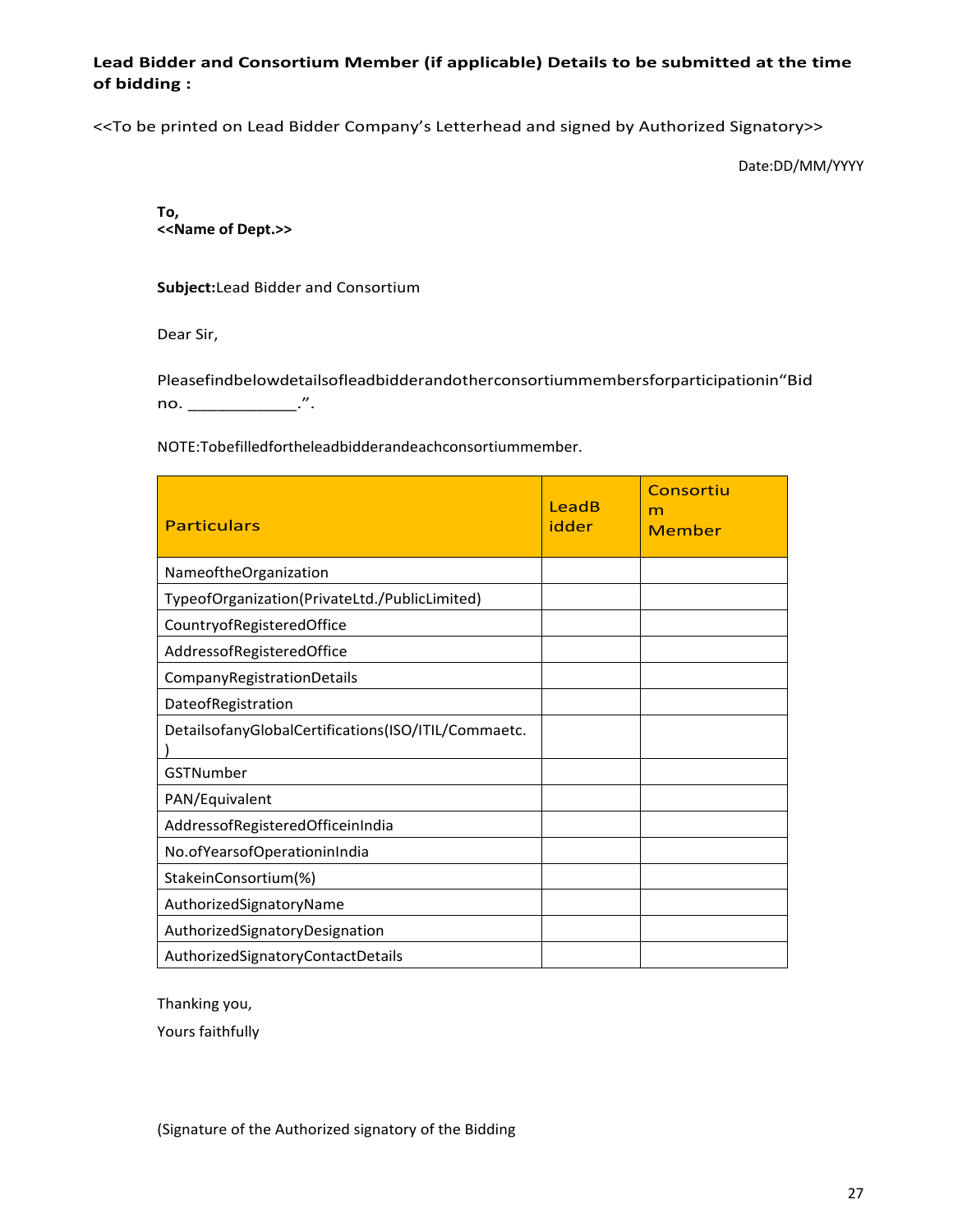Organization) Name : Designation : Date : the state of the state of the state  $\mathbf{r}$  : Company Seal : Business Address :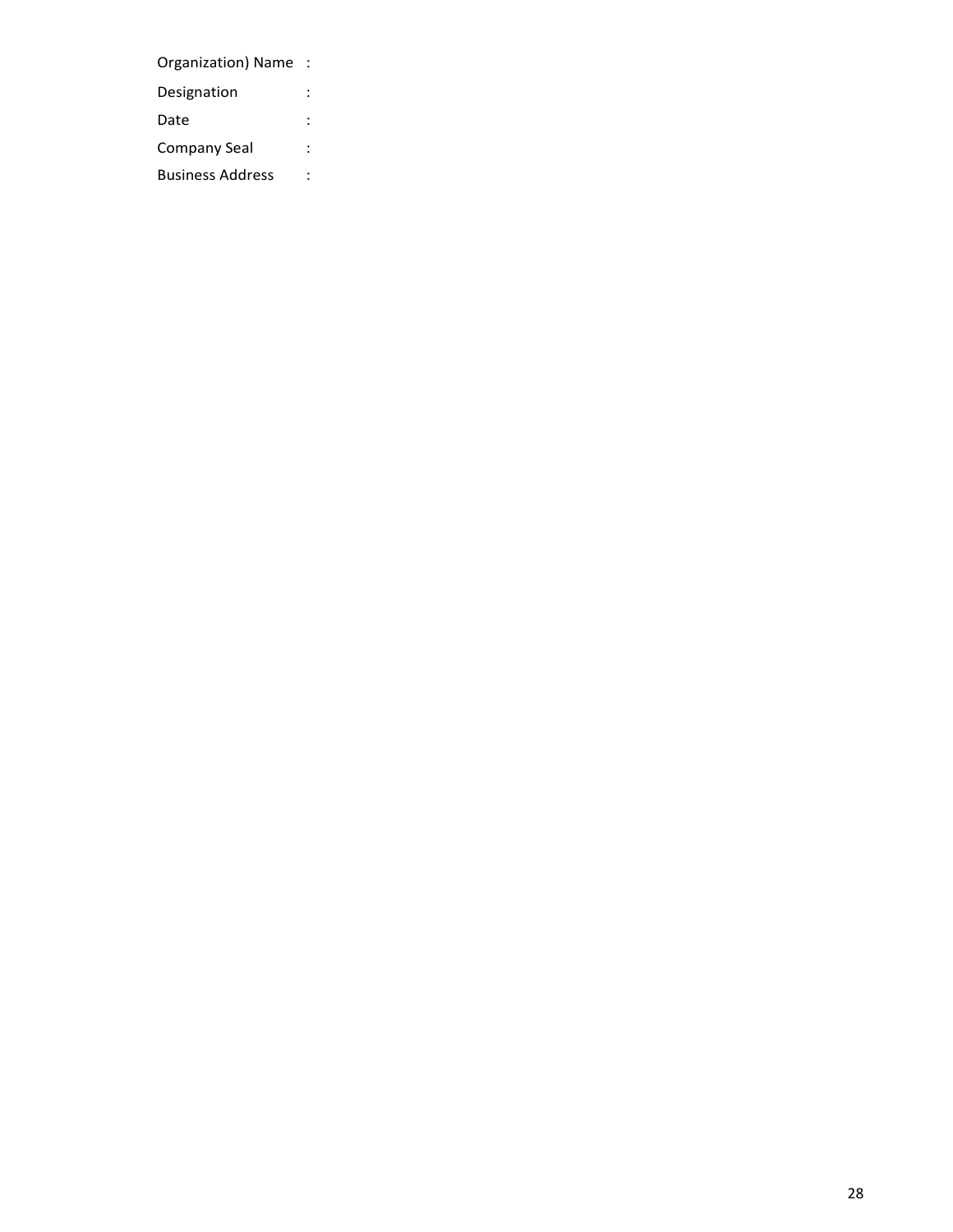# **Undertaking as per Office Memorandum No.: F. No.6/18/2019‐PPD dated 23.07.2020 & Office Memorandum No.: F.18/37/2020‐PPD dated 08.02.2021 of Ministry of Finance, Dept. of Expenditure, Public Procurement division :**

Bidders are requested to kindly go through the Office Memorandum No.: F. No.6/18/2019‐PPD dated 23.07.2020 & Office Memorandum No.: F.18/37/2020‐PPD dated 08.02.2021 of Ministry of Finance, Dept. of Expenditure, Public Procurement division related restrictions on procurement from border countries. As per this GR, bidders are required to quote/offer the product which adheres to this GR. The undertaking as from bidder as well as from offered product OEM is required to be submitted along with bid as per given Performa.

### **On letterhead of Bidder**

#### **Sub: Undertaking as per Office Memorandum No.: F. No.6/18/2019‐PPD dated 23.07.2020 & Office Memorandum No.: F.18/37/2020‐PPD dated 08.02.2021 of Ministry of Finance, Dept. of Expenditure, Public Procurement division**

**Ref: Bid Number: \_\_\_\_\_\_\_\_\_\_** 

I have read the clause regarding restriction on procurement from a bidder of a country which shares a land border with India. I certify that we as a bidder and quoted product from following OEMs are not from such a country or, if from such a country, these quoted products OEM has been registered with competent authority. I hereby certify that these quoted product & its OEM fulfils all requirements in this regard and is eligible to be considered for procurement for Bid number:

| No. | <b>Item Category</b> | <b>Quoted Make &amp; Model</b> |
|-----|----------------------|--------------------------------|
| и   |                      |                                |
| ำ   |                      |                                |

In case I'm supplying material from a country which shares a land border with India, I will provide evidence for valid registration by the competent authority, otherwise GIL/End user Dept. reserves the right to take legal action on us.

(Signature)

Authorized Signatory of **M/s <<Name of Company>>**